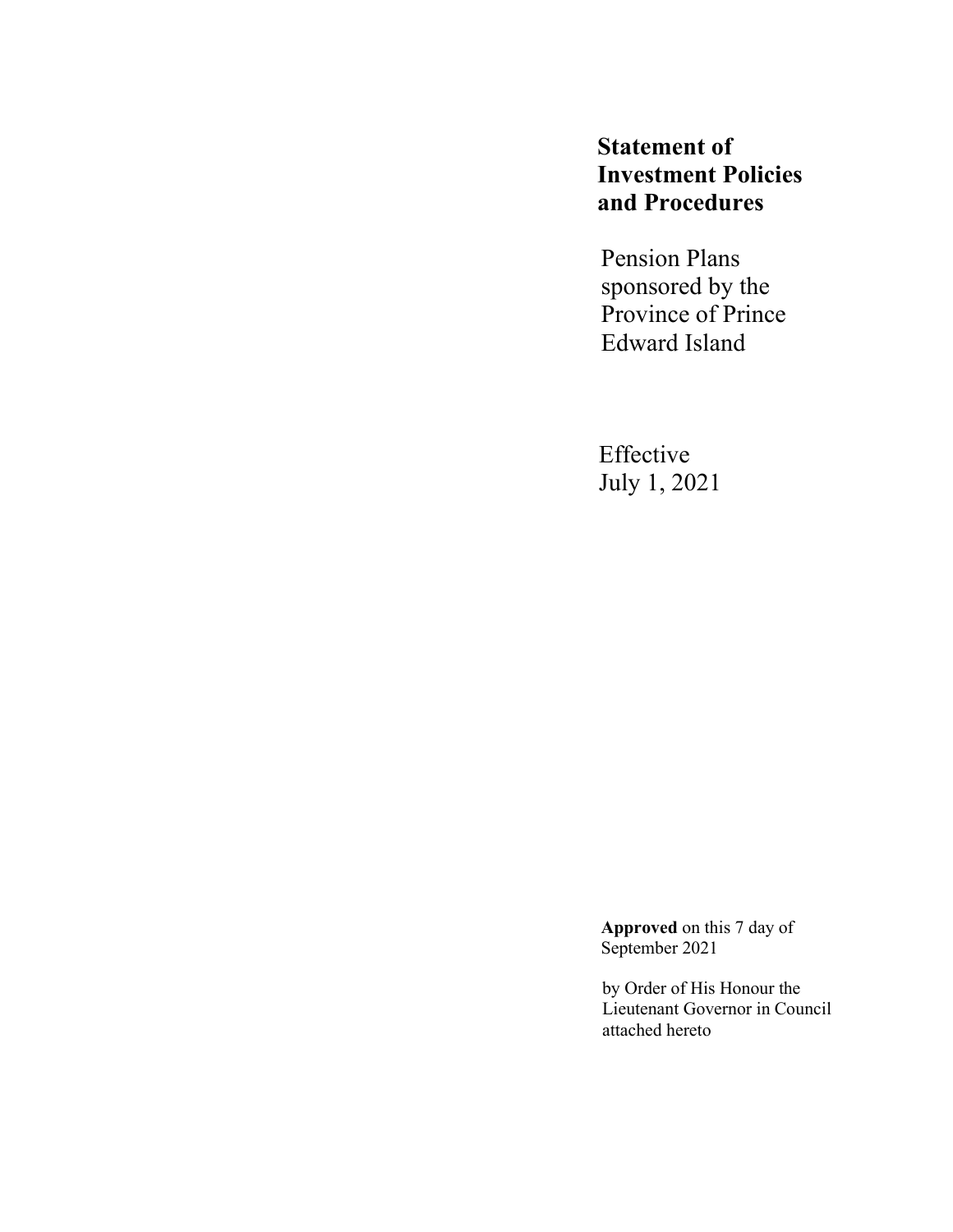# **Contents**

|      | <b>Section 1-Overview</b>                             | $\overline{\mathbf{4}}$ |
|------|-------------------------------------------------------|-------------------------|
| 1.01 | <b>Purpose of Statement</b>                           | $\overline{4}$          |
| 1.02 | Objective of Plans                                    | $\overline{4}$          |
| 1.03 | <b>Investment and Risk Philosophy</b>                 | $\overline{4}$          |
| 1.05 | Administration                                        | 5                       |
|      | <b>Section 2-Asset Mix and Diversification Policy</b> | $\boldsymbol{6}$        |
| 2.01 | Portfolio Return Expectations                         | $\sqrt{6}$              |
| 2.02 | <b>Expected Volatility</b>                            | $\sqrt{6}$              |
| 2.03 | <b>Asset Mix</b>                                      | 6                       |
| 2.04 | <b>Management Structure</b>                           | $\boldsymbol{7}$        |
|      | <b>Section 3-Permitted and Prohibited Investments</b> | $\frac{9}{9}$           |
| 3.01 | <b>General Guidelines</b>                             |                         |
| 3.02 | <b>Permitted Investments</b>                          | 9                       |
| 3.03 | Minimum Quality Requirements                          | 11                      |
| 3.04 | <b>Maximum Quantity Restrictions</b>                  | 13                      |
| 3.05 | <b>Prohibited Investments</b>                         | 14                      |
| 3.06 | <b>Securities Lending</b>                             | 15                      |
| 3.07 | Borrowing                                             | 15                      |
|      | <b>Section 4-Monitoring and Control</b>               | 16                      |
| 4.01 | Delegation of Responsibilities                        | 16                      |
| 4.02 | Performance Measurement                               | 19                      |
| 4.03 | <b>Compliance Reporting by Investment Manager</b>     | 19                      |
| 4.04 | <b>Standard of Professional Conduct</b>               | 20                      |
|      | <b>Section 5-Administration</b>                       | 21                      |
| 5.01 | Conflicts of Interest                                 | 21                      |
| 5.02 | <b>Related Party Transactions</b>                     | 21                      |
| 5.03 | <b>Selecting Investment Managers</b>                  | 22                      |
| 5.04 | Monitoring of Asset Mix                               | 22                      |
| 5.05 | Monitoring of Investment Managers                     | 23                      |
| 5.06 | Dismissal of an Investment Manager                    | 24                      |
| 5.07 | <b>Voting Rights</b>                                  | 24                      |
| 5.08 | Valuation of Investments Not Regularly Traded         | 25                      |
| 5.09 | Policy Review                                         | 25                      |
| 5.10 | <b>Soft Dollar Arrangements</b>                       | 25                      |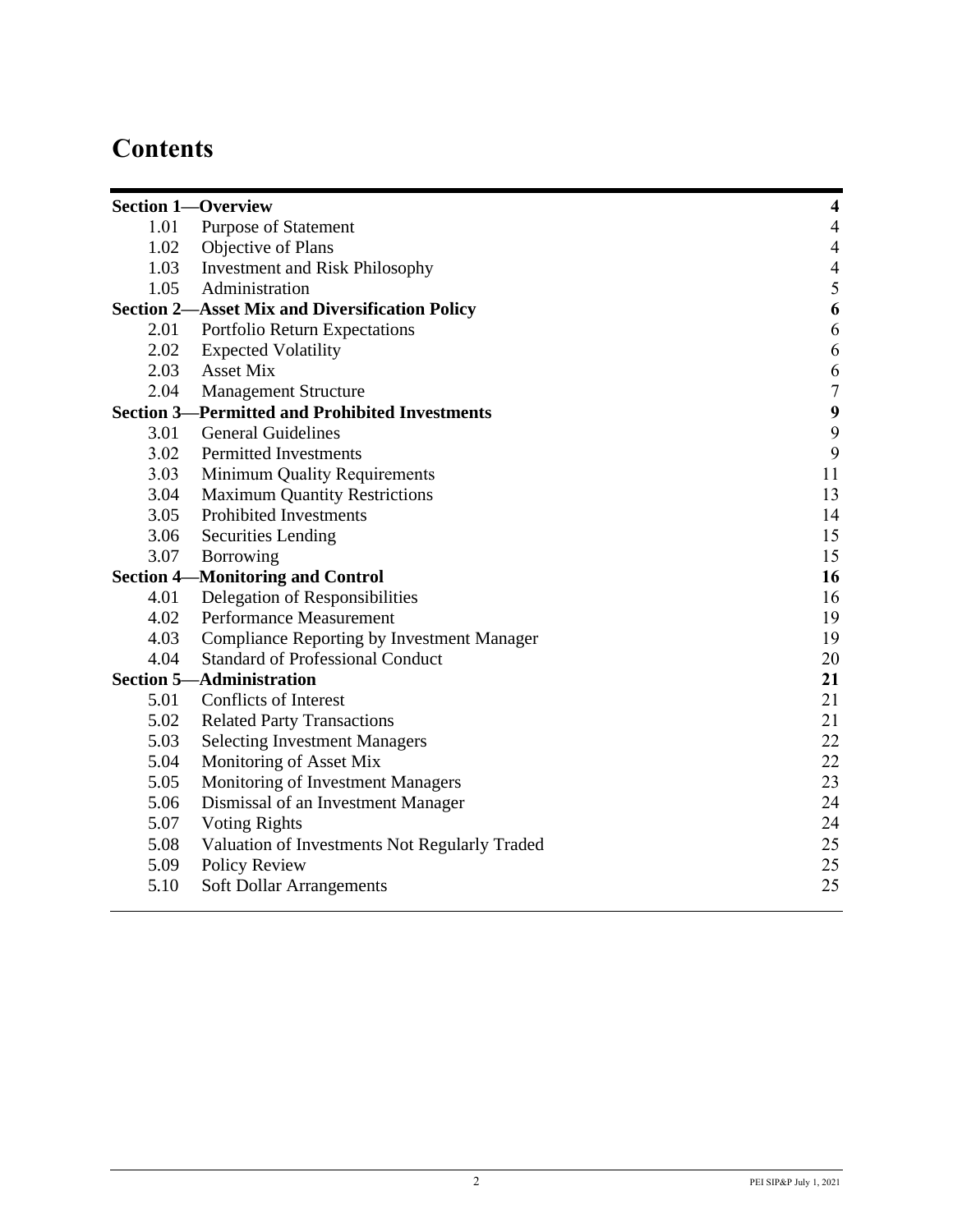#### **Appendices**

- Appendix A: Manager Rebalancing Guidelines<br>Appendix B: Summary of Investment Managem
- Appendix B: Summary of Investment Management Mandates<br>Appendix C: Beutel Goodman Mandate
- Appendix C: Beutel Goodman Mandate<br>Appendix D: SSGA Cash Equitization M
- Appendix D: SSGA Cash Equitization Mandate<br>Appendix E: SSGA Currency Overlay Mandate
- Appendix E: SSGA Currency Overlay Mandate
- Appendix F: Pooled Funds Investment Policies

G:\CLIENTS\PRPEI\0G\AM\91\2019\ PEI SIPP - 2021.doc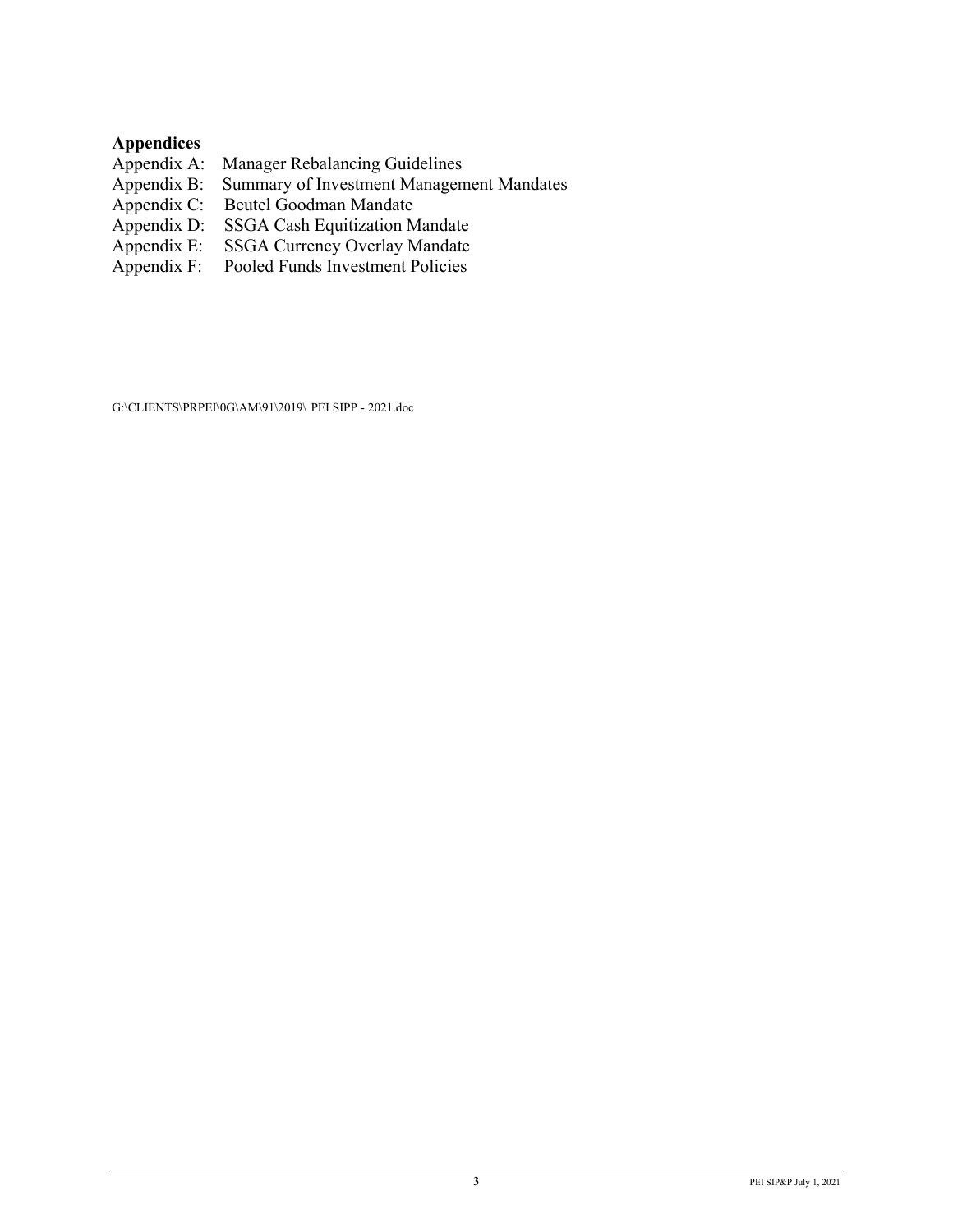## **Section 1—Overview**

#### **1.01 Purpose of Statement**

This Statement of Investment Policies and Procedures (the "Policy") provides the framework for the investment of the assets of the following plans (the "Plans") invested in the Province of Prince Edward Island Master Trust (the "Master Trust"):

- (a) The Province of Prince Edward Island Public Sector Pension Plan, registration number 0307017 (the "Public Sector Pension Plan")
- (b) The Province of Prince Edward Island Teachers' Pension Plan, registration number 0361576 (the "Teachers' Pension Plan")
- (c) The Pension Plan for Members of the Legislative Assembly of the Province of Prince Edward Island, registration number 1015080 (the "MLA Plan")

This Policy is based on the "prudent person portfolio approach" to ensure the prudent investment and administration of the assets of the Plans within the parameters set out in the federal *Pension Benefits Standards Act* and the Regulations thereunder.

The Executive Council of the Province of Prince Edward Island (the "Province") is responsible for this Policy, which has been approved by the Lieutenant Governor in Council and a copy of the order approving this Policy is attached.

#### **1.02 Objective of Plans**

The objective of the Plans is to provide a secure base on which to meet present and future pension obligations accumulated on behalf of the Plans' participants.

#### **1.03 Investment and Risk Philosophy**

The Plans must provide levels of return to allow adequate benefit levels, which keep pace with inflation and maintain stability of employee and employer contributions. The Plans should be prudently managed to assist in avoiding actuarial deficits and excessive volatility in annual rates of return.

In order to achieve their long-term investment goals, the Plans must invest in assets that have uncertain returns, such as Canadian equities, global equities, alternative asset classes and non-government bonds. However, the Province of Prince Edward Island attempts to reduce the overall volatility level of the Plans by diversifying the asset classes and further diversifying within each individual asset class.

The Master Trust has been established as an investment vehicle for pension plans with a common investment risk profile, but there may be circumstances in which other pension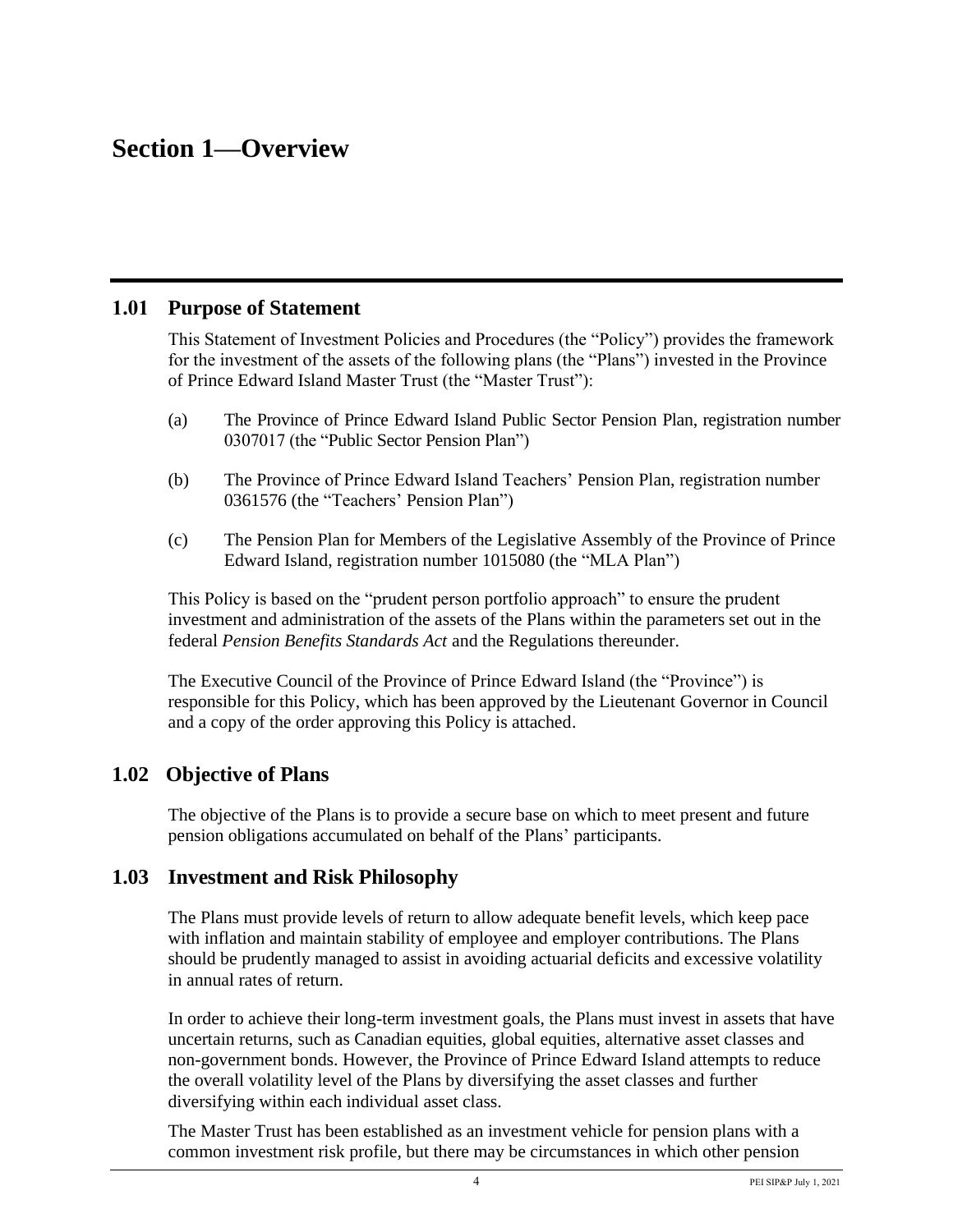plans could use the Master Trust. In particular, the Master Trust is a suitable investment vehicle for pension plans meeting the following criteria:

- (a) The plan characteristics meet the liability profile set out below; or
- (b) The plan characteristics may or may not meet the liability profile set out below, but it has been determined that the characteristics of the plan are similar to the liability profile set out below, the plan's pension fund is small and/or the Province is prepared to assume the additional funding risk, if any, of using the Master Trust.

Plans that are best suited for the Master Trust would have the following liability profile:

- (a) A medium to long-term time horizon indicating that the possibility exists that the assets may be held indefinitely. On the other hand, it would be inappropriate to assume a short-term investment focus at the expense of earning incremental investment returns over the longer term. In particular, it would be inadvisable to hold a significant portion of the portfolio in any one asset class that could experience a prolonged period of underperformance.
- (b) Below average to average liquidity needs indicating that the portfolio does not require a high level of predictable income and that the portfolio could have an allocation to illiquid investments. This consideration should not, however, justify the extensive use of less liquid investments; rather, these types of investments must be considered in light of the other options available.
- (c) An average to above average overall risk tolerance indicating that the investment strategy should not expose the fund to an excessive risk of a prolonged period of poor returns. This risk is normally associated with investing in only a few asset classes. Accordingly, a broadly diversified portfolio composed of fixed income securities, equities and alternative investments should be used. Risk should be mitigated further with a fixed income structure that is in-line with the liability characteristics.

### **1.05 Administration**

The Province is the legal administrator of the Plans and is therefore responsible for all matters relating to the administration, interpretation and application of the Plans, including developing, monitoring and amending this Policy. A Joint Investment Advisory Committee (the "Committee") has been formed for the purpose of assisting the Province with the investment of the assets of the Plans.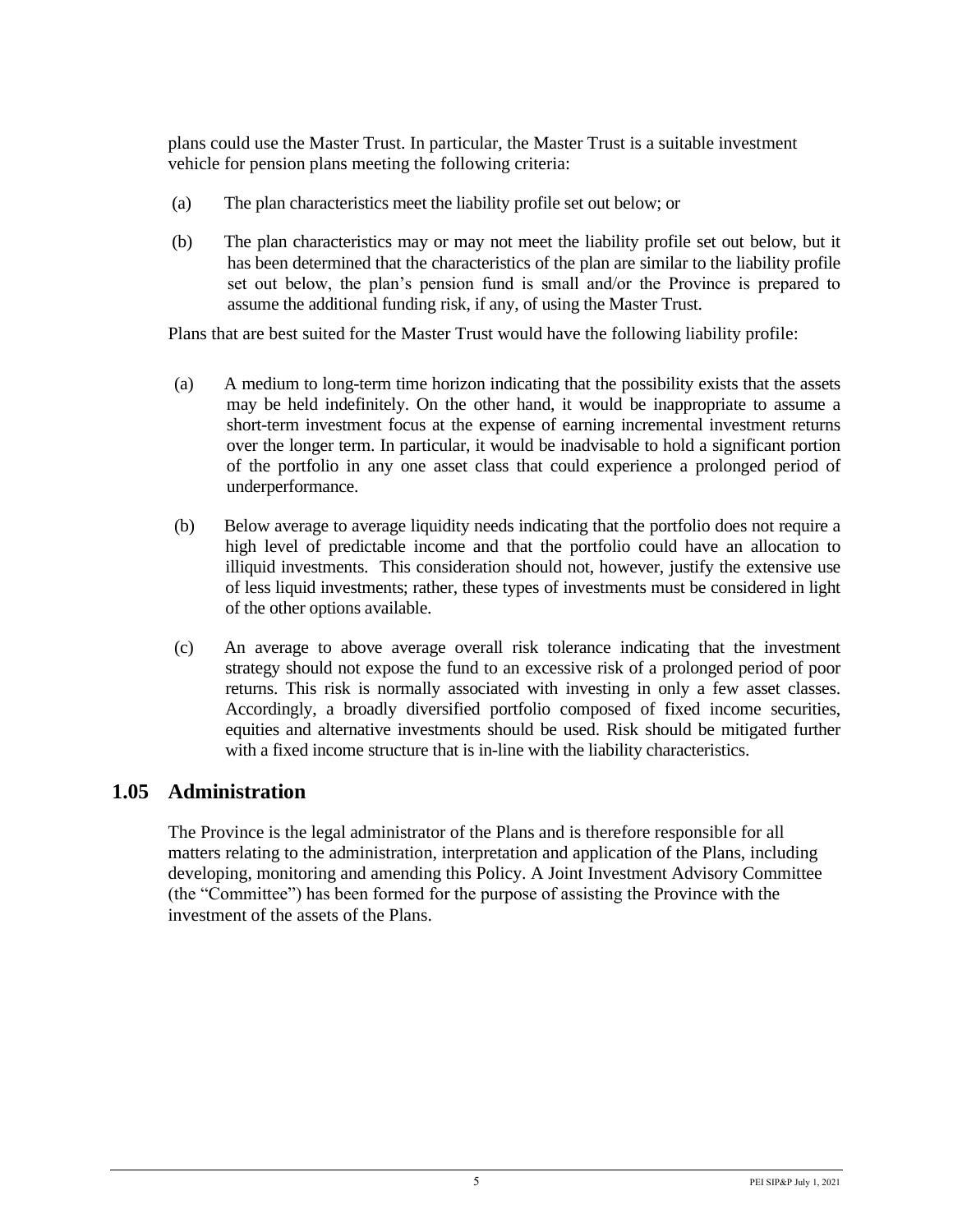## **Section 2—Asset Mix and Diversification Policy**

#### **2.01 Portfolio Return Expectations**

The investment managers appointed by the Province to manage the investment of part or all of the assets of the Plans (the "Investment Managers"), through the Master Trust, are directed to achieve a satisfactory return through a diversified portfolio, consistent with acceptable risks and prudent management. The long-term objective of the Plans is to achieve a total annual nominal rate of return, net of all expenses, of at least 5.40% which is to be measured over rolling ten-year periods. Return objectives include realized and unrealized capital gains or losses plus income from all sources. A long-term asset mix policy has been established in order to provide a reference for long-term return requirements which are consistent with the liabilities of the Plans at a risk level acceptable to the Province.

### **2.02 Expected Volatility**

To achieve this long-term objective, the Master Trust has adopted an asset mix that has a bias to equity and other return seeking investments. Risk is managed by investing in a welldiversified portfolio of asset classes and managers.

#### **2.03 Asset Mix**

| <b>Assets</b>                                     | <b>Minimum</b><br>$\%$ | <b>Benchmark</b><br>$\frac{6}{9}$ | <b>Maximum</b><br>$\%$ |
|---------------------------------------------------|------------------------|-----------------------------------|------------------------|
|                                                   | 7.0                    |                                   |                        |
| Canadian Equities                                 | 20.0                   | 10.0<br>24.5 <sup>1</sup>         | 13.0                   |
| <b>Global Equities</b>                            |                        |                                   | <b>29.0</b>            |
| <b>Emerging Markets Equities</b>                  | 0.0                    | 5.0                               | 8.0                    |
| <b>Total Equities</b>                             | 34.0                   | 39.5                              | 45.0                   |
| Canadian Real Estate                              | 0.0                    | 3.0                               | 5.0                    |
| <b>Global Real Estate</b>                         | 2.0                    | 5.0 <sup>1</sup>                  | 8.0                    |
| Global Infrastructure                             | 2.0                    | 5.0                               | 8.0                    |
| <b>Total Alternatives</b>                         | 4.0                    | 13.0                              | 16.0                   |
| Universe Bonds                                    | 22.0                   | 25.0                              | 28.0                   |
| Long-term Bonds and Promissory Notes <sup>2</sup> | 19.5                   | 22.5                              | 25.5                   |
| Cash and Short-Term Investments                   | 0.0                    | 0.0                               | 4.0                    |
| <b>Total Fixed Income</b>                         | 41.5                   | 47.5                              | 53.5                   |
| Total                                             |                        | 100.0                             |                        |

Taking into consideration the investment and risk philosophy of the Plans, the following long-term strategic asset mix has been established for the Master Trust: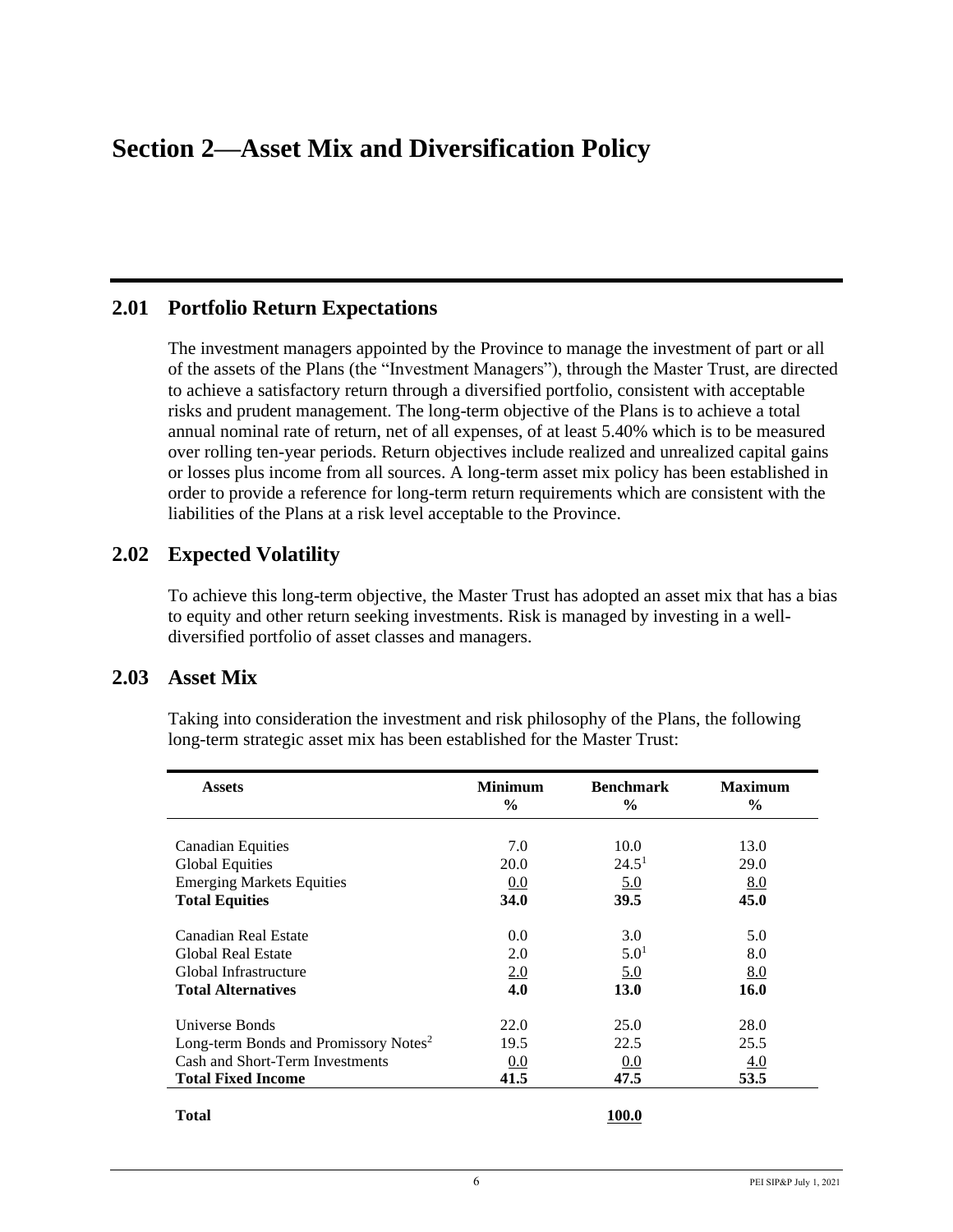- *1. 50% of the global equity, global real estate and global infrastructure currency exposure shall be hedged to the Canadian dollar. However, the currency hedge ratio may vary from 0% to 100% at the discretion of the currency overlay manager (see Appendix D).*
- *2. The March 31, 2021 Promissory Note balance of \$447 million will be reduced by \$23.1 million each April 1 for years 2021 to 2022 and by \$56.6 million each January 1 for years 2023 to 2029. These principal amounts and related interest payments will be reallocated to the long-term CorePlus bonds mandates.*

For purposes of the total asset mix described above, the Investment Managers' asset class pooled funds are deemed to be 100% invested, even though these funds may contain a portion held in cash & cash equivalent instruments.

The assets of the Master Trust may be invested with balanced managers, specialty managers and/or index managers. The Committee shall establish an investment management structure and manager asset mix guidelines such that, when combined, the total asset mix and asset mix ranges are consistent with the preceding table. The active component may be invested with more than one active manager with different active styles and mandates to provide diversification and returns in excess of indices returns. Individual manager mandates and their associated guidelines are attached as Appendices B to D. The assets of the Master Trust may also include Province of PEI promissory notes which are classified as fixed income assets at the Total Fund level.

#### **2.04 Management Structure**

The Master Trust has adopted a specialist management structure target consisting of:

- (a) Two active fixed income managers
- (b) One active Canadian equity manager
- (c) Three active global equity managers, with a different equity management styles
- (d) One Canadian direct real estate manager
- (e) One Canadian mortgage manager
- (f) One U.S. direct real estate manager
- (g) One global real estate manager
- (h) One indexed global listed real estate manager
- (i) One direct infrastructure manager
- (j) One global listed infrastructure manager
- (k) One currency overlay manager
- (l) One cash equitization manager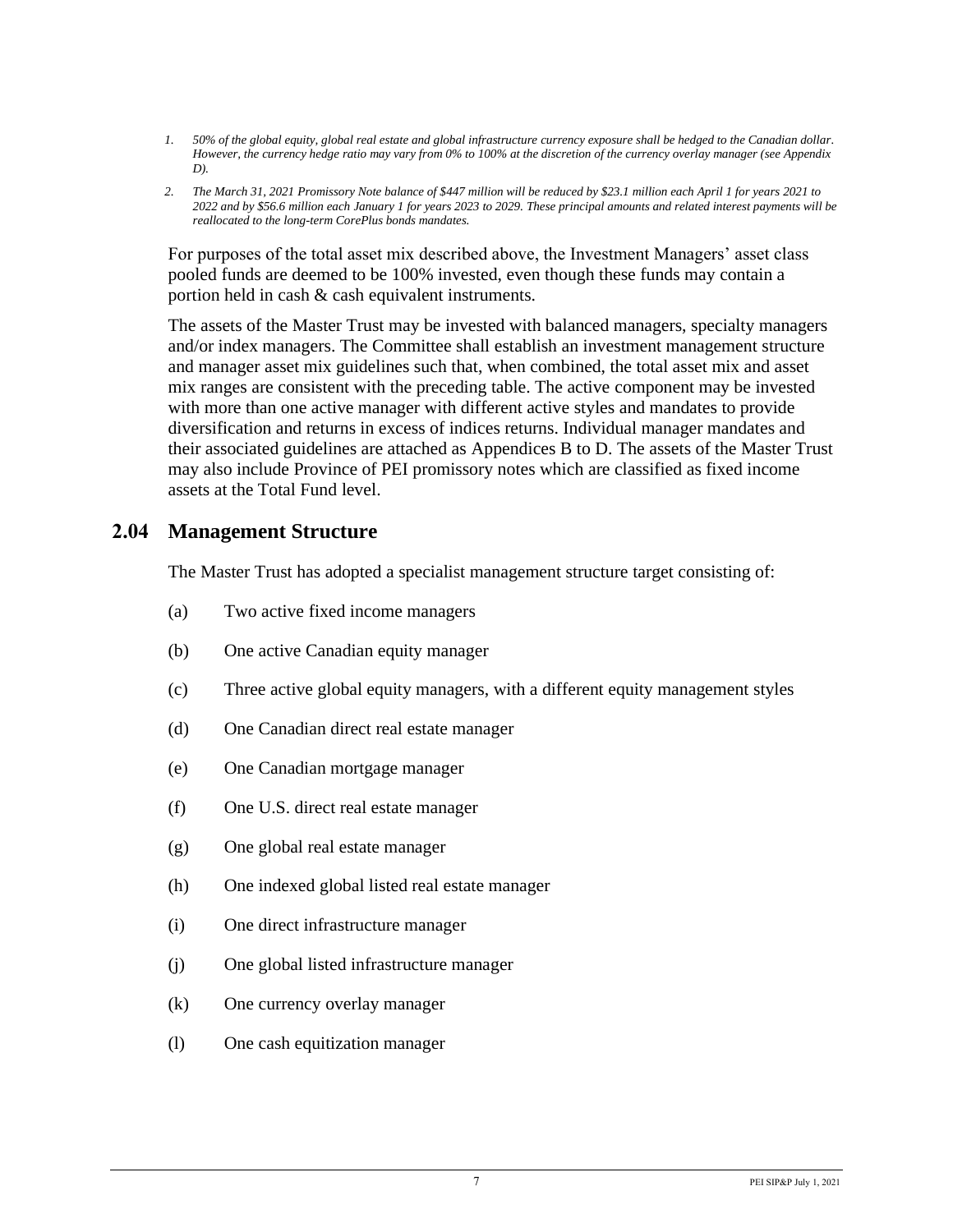Active management has been adopted in all asset classes, as it is expected to provide the opportunity to outperform specific investment benchmarks and it can provide lower absolute volatility of returns. A dynamic currency overlay strategy has been adopted to control currency risk opportunistically, within the parameters established in this policy. A cash equitization strategy has been introduced to optimize the utilization of cash and short-term investments and to increase the Master Trust efficiency, within the parameters established in this policy. This multi-manager approach diversifies the manager risk, making the Master Trust less reliant on the skills of a single investment manager.

The manager rebalancing guidelines and procedures are attached in Appendix A.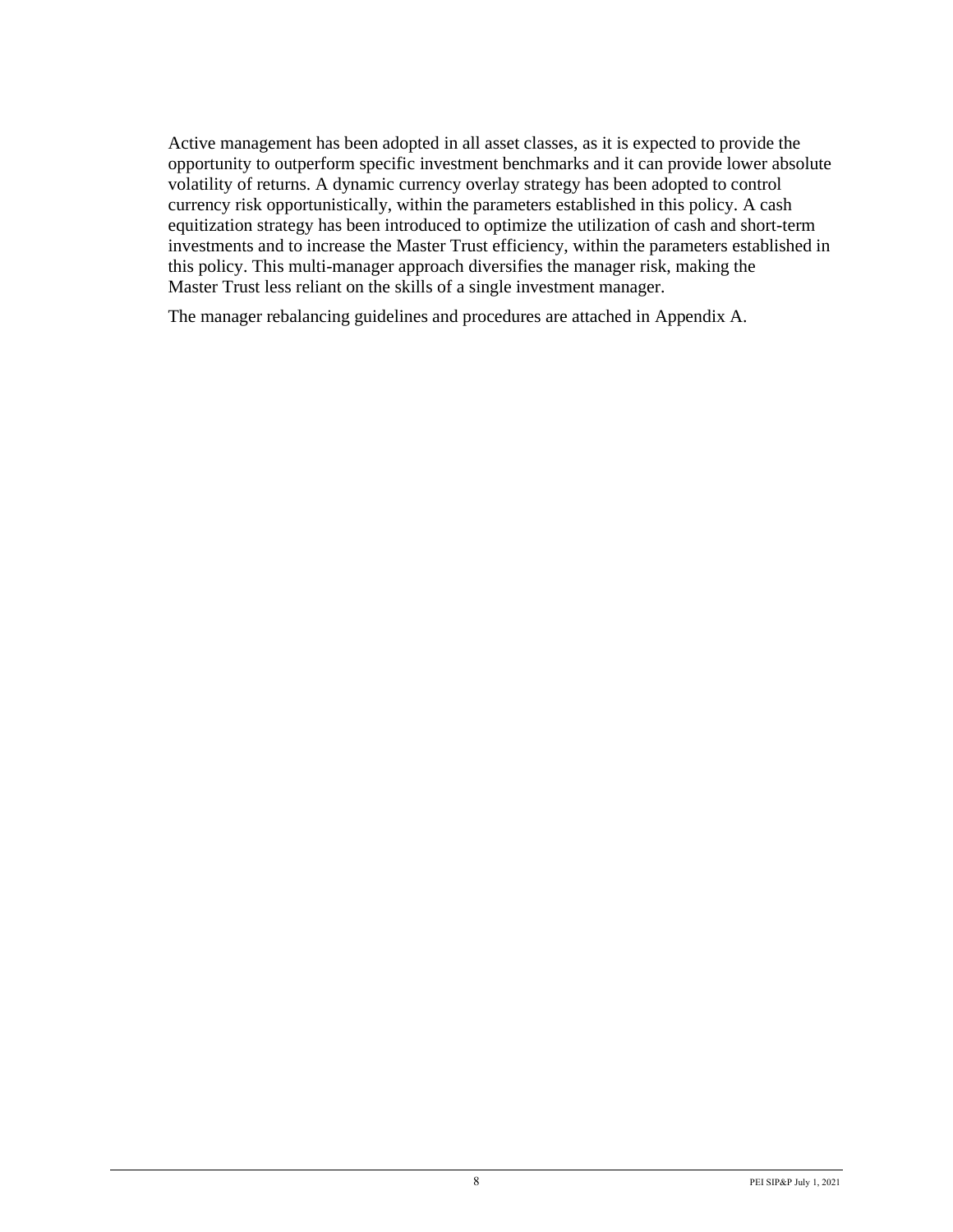## **Section 3—Permitted and Prohibited Investments**

#### **3.01 General Guidelines**

The investment of the Plans in the Master Trust must comply with the requirements and restrictions set out in the federal *Income Tax Act (Canada)* and the federal *Pension Benefits Standards Act* and their respective Regulations.

#### **3.02 Permitted Investments**

In general, and subject to the restrictions in this Section 3, the Investment Manager may invest in any of the following asset classes and in any of the investment instruments listed below:

- (a) Canadian and Global Equities
	- (i) Common and convertible preferred stock, listed on a recognized exchange
	- (ii) Debentures convertible into common or convertible preferred stock
	- (iii) Rights, warrants and special warrants for common or convertible preferred stock
	- (iv) Instalment receipts, American Depository Receipts and Global Depository Receipts
	- (v) Units of real estate investment trusts (REITs)
	- (vi) Units of income trusts domiciled in jurisdictions that provide limited liability protection to unitholders
	- (vii) Units of limited partnerships which are listed on developed country, globally recognized exchange
	- (viii) Exchange traded index participation units.
- (b) Bonds
	- (i) Bonds, debentures, notes, non-convertible preferred stock and other evidence of indebtedness of issuers, deemed to be Canadian, foreign or supranational issuers whether denominated and payable in Canadian dollars or a foreign currency, provided such instruments are traded on a recognized exchange or through established investment dealers
	- (ii) Mortgages secured against Canadian real estate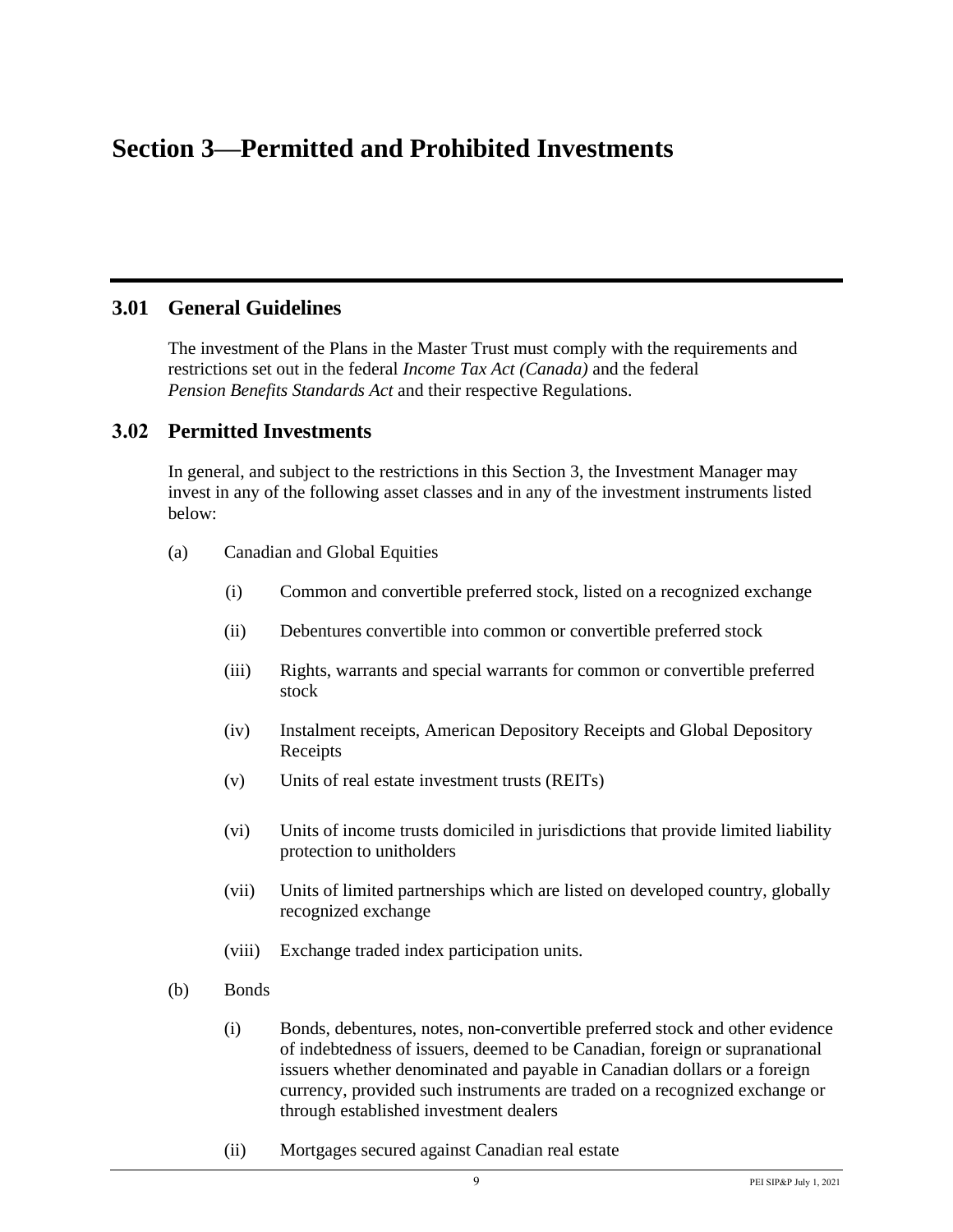- (iii) Mortgage-backed securities
- (iv) Term deposits and guaranteed investment certificates
- (v) Asset-backed securities, provided they are 'AA' (or equivalent) or better rated and provided they meet the liquidity requirements of Section 3.03 below
- (vi) Private placement bonds, provided the issue is \$250 million or more in size, and provided they meet the conditions in Section 3.03 (e) and 3.04 (b) (iii)
- (vii) Real return bonds
- (viii) Province of PEI promissory notes
- (c) Global Real Estate
	- (i) The real estate portfolio should provide for a stable long-term income flow, capital gains should at least offset inflation over the long term;
	- (ii) The real estate portfolio should be diversified by property type (for example, office, retail, industrial); geographic distribution and investment size;
	- (iii) Land held for future development should be limited in amount, and only considered for investment if it is part of a defined development strategy;
	- (iv) There should be clearly stated investment goals and objectives in proposed investments (including the expected return on investment);
	- (v) The sponsor of the real estate investment should have an investment strategy or action plan that will enable it to carry out the stated objectives; and
	- (vi) The real estate manager must have clear policies to address and manage potential conflicts of interest.
- (d) Global Infrastructure
	- (i) Infrastructure investments via independently managed pooled funds, limited partnerships or specialist corporate structures are permitted. The mandate of each fund, partnership or corporate structure will vary with the long-term goal of assembling a diversified portfolio
	- (ii) Permitted and prohibited investments in specific infrastructure transactions will be governed by the terms and conditions set out in the respective pooled fund contract, Offering Memorandum, Trust Agreement or similar document that is applicable to each Investment Manager.
- (e) Cash and Short-Term Investments
	- (i) Cash on hand and demand deposits;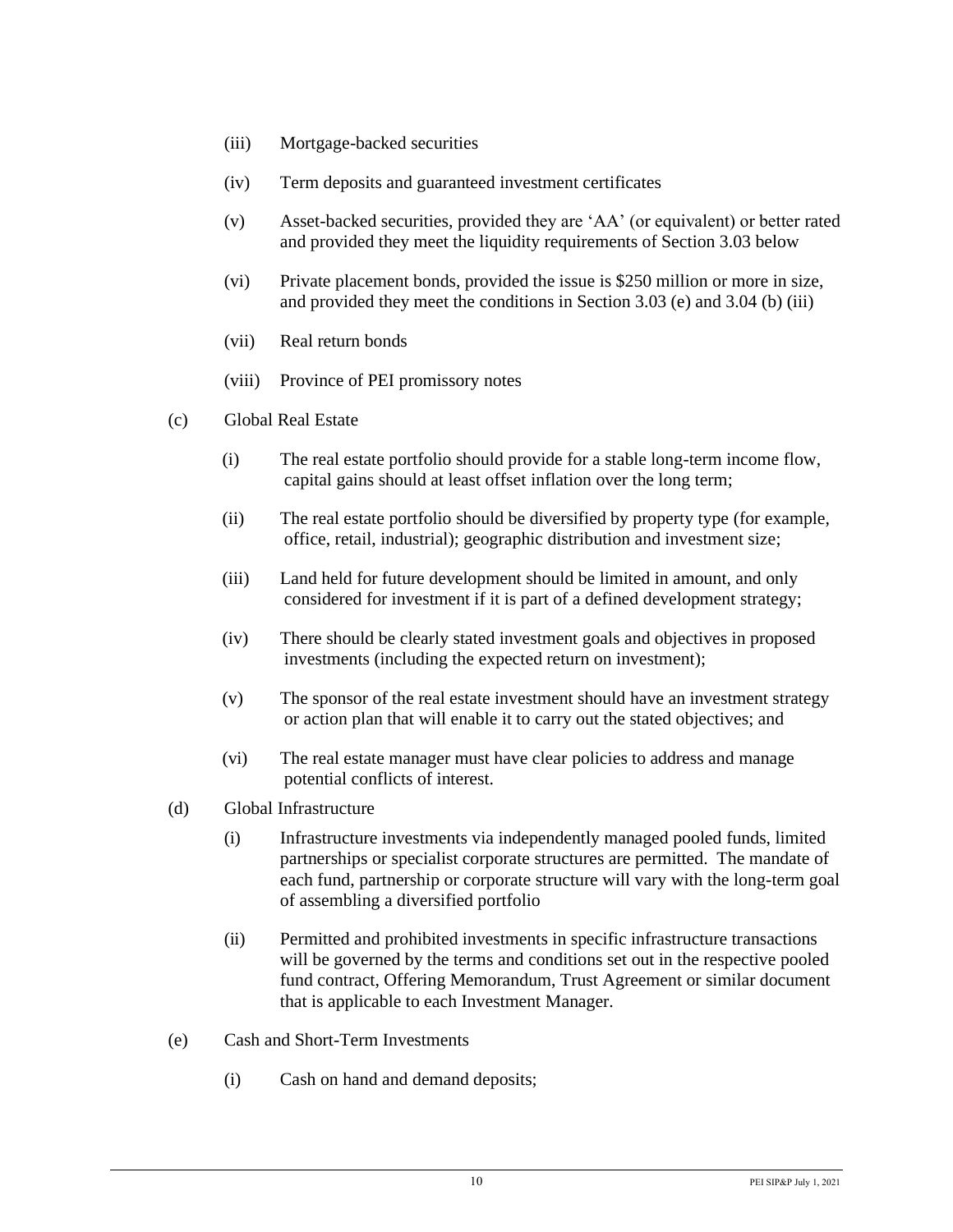- (ii) Canadian and U.S. Treasury bills and bonds (with remaining maturities not exceeding 365 days) issued by the federal and provincial governments and their agencies
- (iii) Sovereign short-term debt instruments of developed countries, with maturities not exceeding 365 days
- (iv) Obligations of trust companies and Canadian and foreign banks chartered to operate in Canada, including bankers' acceptances
- (v) Commercial paper and term deposits
- (vi) Other money market instruments (maturity not exceeding 365 days)
- (f) Other Investments

Deposit accounts of the custodian can be used to invest surplus cash holdings.

(g) Derivatives

The use of derivatives (such as options, futures and forward contracts) is permitted to protect against changes in exchange rates, interest rates and market indices; and for non-hedging purposes, as a substitute for direct investment. Sufficient assets or cash must be held to cover commitments due to the derivatives transactions. No derivatives can be used for speculative trading or to create a portfolio with leverage.

(h) Pooled Funds

Investment in pooled funds is permissible. While the guidelines in this Policy are intended to guide the management of the Master Trust, it is recognized that, due to the use of pooled funds, there may be instances where there is a conflict between this Policy and the investment policy of a pooled fund. In that case the pooled fund policy shall dominate.

In addition, the Investment Manager will ensure that the Committee has received a copy of the most recent version of the pooled fund policy and of any amendments to the pooled fund policy.

### **3.03 Minimum Quality Requirements**

(a) Quality Standards

Within the investment restrictions for individual portfolios, all portfolios should hold a prudently diversified exposure to the intended market.

- (i) The minimum quality standard for individual bonds and debentures is 'BBB' or equivalent as rated by at least two Recognized Bond Rating Agencies, at the time of purchase.
- (ii) Except for federal and provincial issues, the minimum quality standard for individual short-term investments is 'R-1' (low) or equivalent as rated by at least two Recognized Bond Rating Agencies, at the time of purchase.
- (iii) The investment manager of publicly listed investments shall consider the liquidity impact of a security at the portfolio level.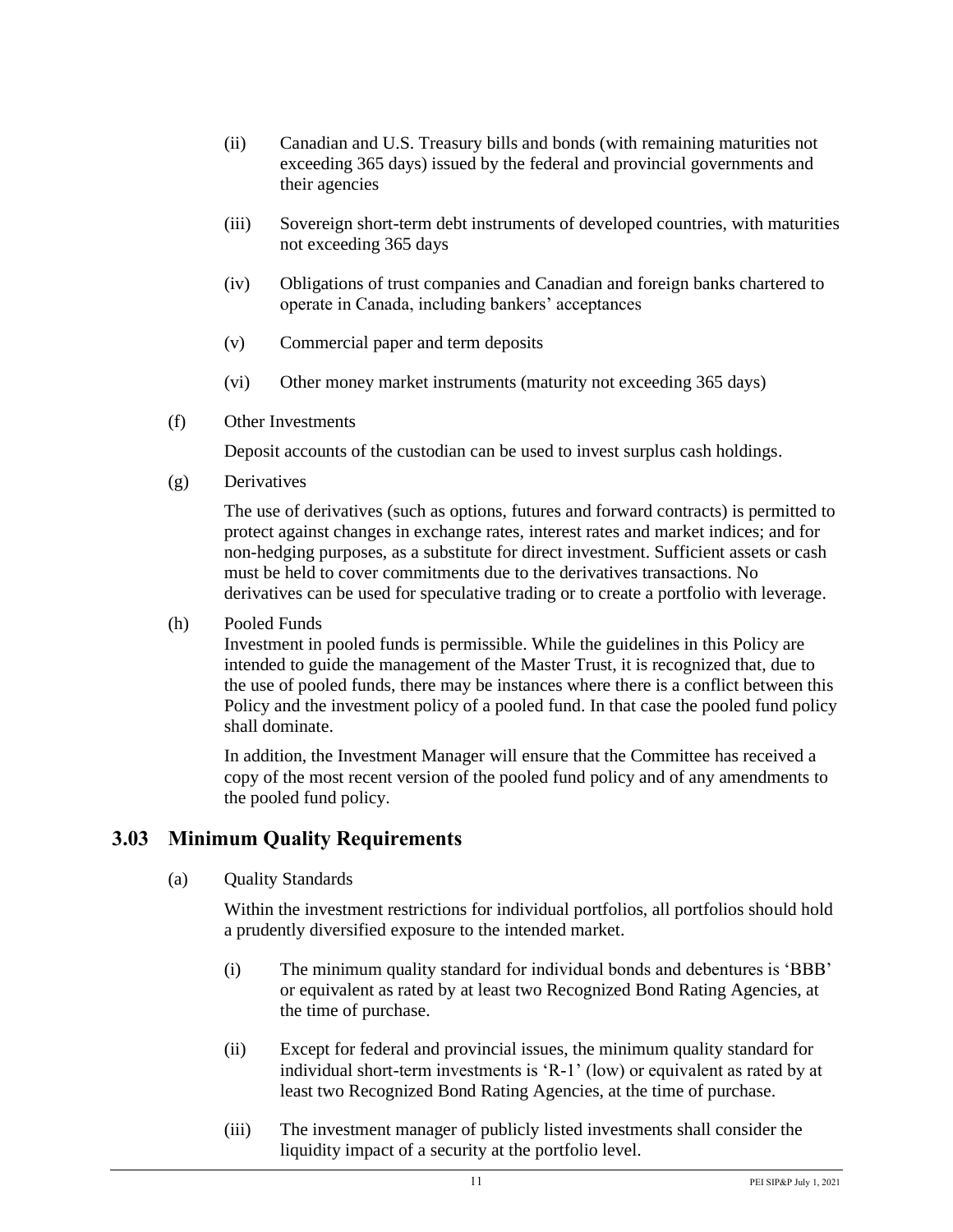(b) Split Ratings

In cases where the Recognized Bond Rating Agencies do not agree on the credit rating, the bond will be classified according to the methodology used by FTSE Canada, which states:

- (i) If two agencies rate a security, use the lower of the two ratings
- (ii) If three agencies rate a security, use the most common
- (iii) If all three agencies disagree, use the middle rating
- (c) Downgrades in Credit Quality

The Investment Manager will take the following steps in the event of a downgrade in the credit rating of a portfolio asset by a recognized bond rating agency to below the purchase standards set out in Section 3.03 (a) Quality Standards:

- (i) The Committee will be notified of the downgrade by telephone at the earliest possible opportunity
- (ii) Within ten business days of the downgrade, the Investment Manager will advise the Committee in writing of the course of action taken or to be taken by the Investment Manager, and its rationale
- (iii) The Investment Manager will provide regular reporting on the status of the asset until such time as it matures is sold or is upgraded to a level consistent with the purchase quality standards as expressed in the above guidelines
- (d) Rating Agencies

For the purposes of this Policy, the following rating agencies shall be considered to be 'Recognized Bond Rating Agencies':

- (i) Dominion Bond Rating Service (Canadian issuers only)
- (ii) Standard and Poor's
- (iii) Moody's Investors Services
- (iv) Fitch Ratings (foreign issuers only)
- (e) Private Placement Bonds

Private placement bonds are permitted subject to all the following conditions:

- (i) The issues acquired must be 'A' (or equivalent) or better rated; and
- (ii) The Investment Manager must be satisfied that there is sufficient liquidity to ensure a sale at a reasonable price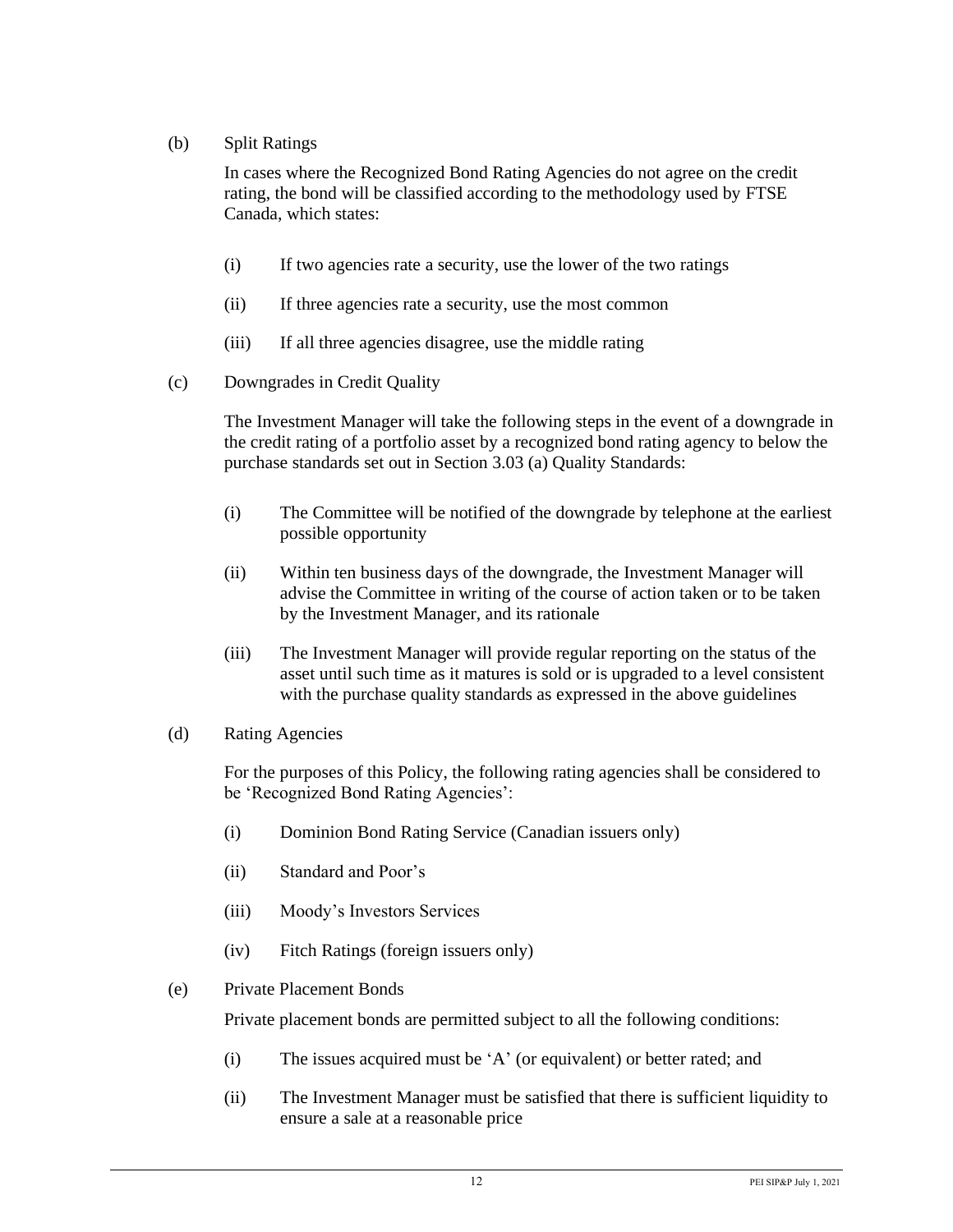## **3.04 Maximum Quantity Restrictions**

(a) Individual Investment Manager Level

The Investment Manager shall adhere to the following restrictions:

- (i) Equities
	- a. For the top 100 equity securities by market capitalization included in the S&P/TSX Composite Index (over the last four quarters), no one equity holding shall represent more than 10% of the market value of an Investment Manager's Canadian Equity portfolio **or** 125% of that equity's weight in the S&P/TSX Composite Index, whichever is greater subject to an absolute limit of 15% of the market value of the Investment Manager's Canadian equity portfolio.
	- b. For all other equities, no one holding shall represent more than 10% of the market value of an Investment Manager's Canadian or global equity portfolio.
	- c. No one equity holding shall represent more than 10% of the voting shares of a corporation.
	- d. No one equity holding shall represent more than 10% of the available public float of such equity or private placement security.
	- e. No more than 15% of the market value of the equity manager's portfolio shall be invested in income trusts and limited partnerships.
- (ii) Bonds and Short-term
	- a. Except for federal and provincial bonds, no more than 10% of an Investment Manager's bond portfolio may be invested in the bonds of a single issuer and its related companies
	- b. Except for federal and provincial bonds, no one bond holding shall represent more than 10% of the market value of the total outstanding for that bond issue
	- c. No more than 10% of the market value of an Investment Manager's bond portfolio shall be invested in bonds rated 'BBB' (or equivalent) or lower
	- d. Net foreign currency exposure is limited to no more than 10% of the market value of the bond portfolio
	- e. No more than 20% of the market value of a manager's bond portfolio shall be invested in bonds of foreign issuers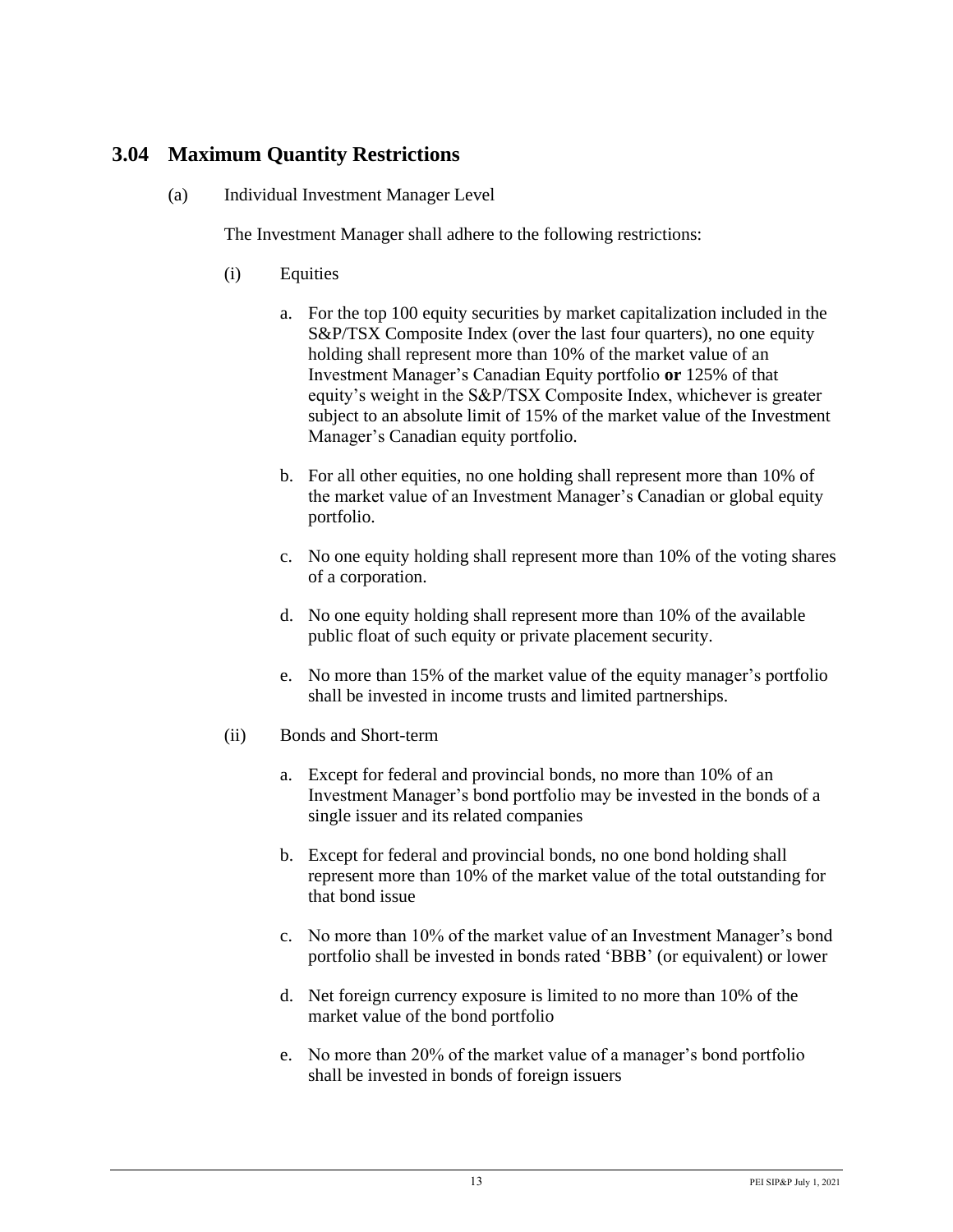- (iii) Private Placement Bonds
	- a. No more than 5% of the market value of an Investment Manager's bond portfolio shall be invested in any one private placement issue
	- b. The Investment Manager's portfolio may not hold more than 5% of the market value of any one private placement
	- c. No more than 15% of the market value of an Investment Manager's bond portfolio shall be invested in private placement bonds
- (iv) Global Real Estate and Infrastructure

Investment in any one parcel of real property shall not have a book value greater than or equal to 5% of the book value of the Master Trust assets or an individual Plan's assets. The aggregate book value of all investment in real property and Canadian resource properties shall not exceed 25% of the book value of the Master Trust assets or an individual Plan's assets.

(v) Other

The use of derivative securities shall be supported at all times by the explicit allocation of sufficient assets to back the intended derivative strategy. For greater certainty, Investment Managers are not permitted to leverage the Master Trust assets. The use of derivative securities is only permitted for the uses described in this Policy. Purchase or sale of any of these instruments for speculative purposes is prohibited.

### **3.05 Prohibited Investments**

The Investment Manager shall not:

- (a) Invest in companies for the purpose of managing them
- (b) Purchase securities on margin, engage in short sales or purchase options (calls or puts) and other similar investment activity, except in the case of a currency overlay strategy
- (c) Make any investment not specifically permitted by this Policy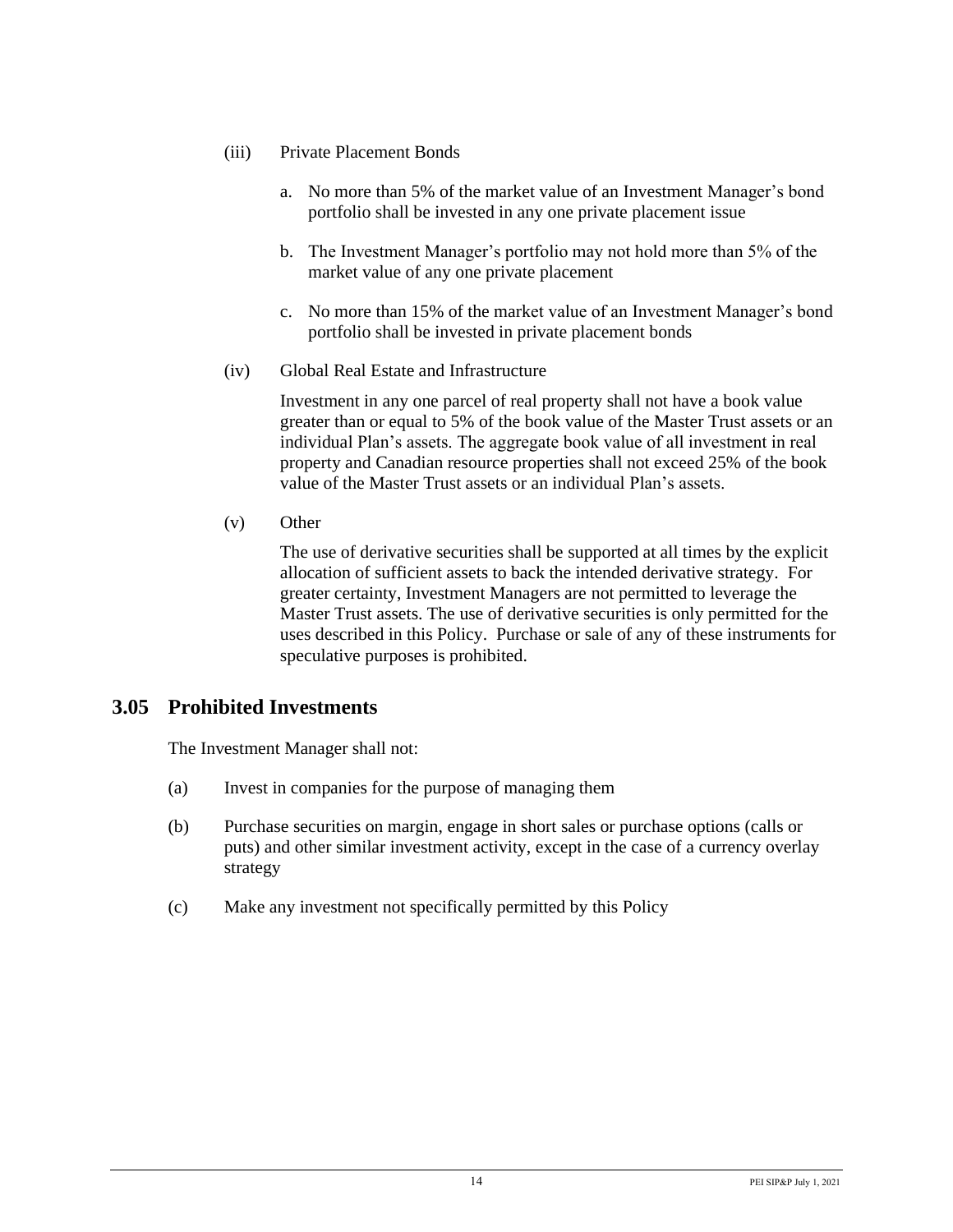## **3.06 Securities Lending**

The investments of the Master Trust or the Plans may be loaned, for the purpose of generating revenue for the Master Trust or the Plans, subject to the provisions of the federal *Pension Benefits Standard Act*, the federal *Income Tax Act* (Canada) and their applicable Regulations.

Such loans must be secured by cash and or/readily marketable government bonds, treasury bills and/or letters of credit, discount notes and bankers' acceptances of Canadian chartered banks. The amount of collateral taken for securities lending should reflect best practices in local markets. The market value relationship between collateral and securities on loan must be calculated at least daily.

The terms and conditions of any securities lending program will be set out in a contract with the securities lending agent. The securities lending agent shall, at all times, ensure that the Committee has a current list of those institutions that are approved to borrow the Master Trust's or the Plans' investments. If the Master Trust or the Plans are invested in a pooled fund, security lending will be governed by the terms and conditions set out in the pooled fund contract.

### **3.07 Borrowing**

The Master Trust and the Plans shall not borrow money, except to cover short-term contingency such as providing the necessary liquidity to settle the losses of currency forward contracts when liquidity on the markets is deemed insufficient. The borrowing can be made for a period that does not exceed one hundred eighty days, in order to allow sufficient times for markets to stabilize, subject to the Pension Benefits Standards Act, the Income Tax Act. Written permission of the Province is necessary for all situations other than for settling currency forward contracts.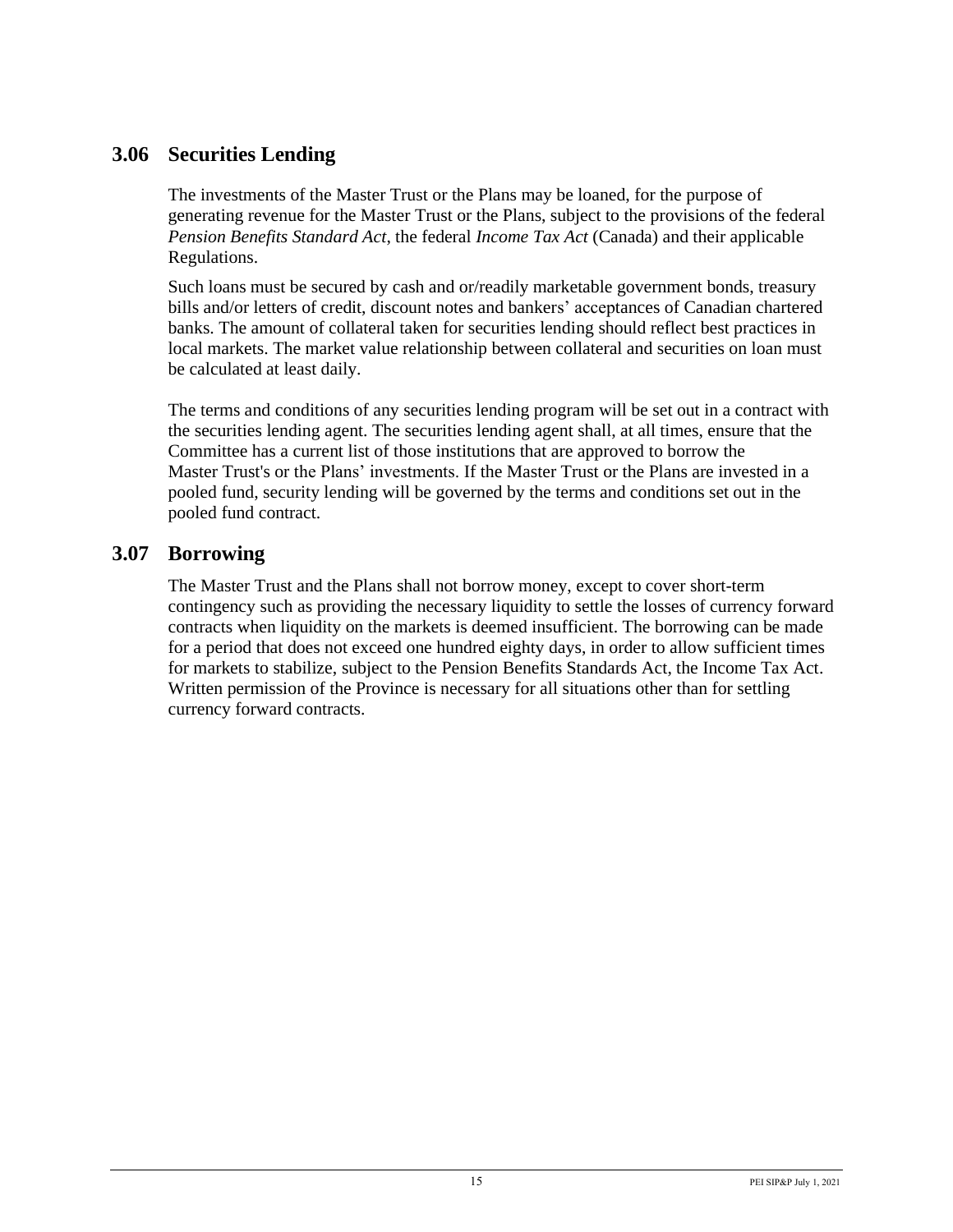## **Section 4—Monitoring and Control**

#### **4.01 Delegation of Responsibilities**

The Province has overall responsibility for the Plans. However, the Plans permit the Province to delegate its administrative duties and responsibilities to the Committee and third party agents. This Policy is intended to provide a basis for ongoing communication between the Committee and the Investment Managers to ensure that the management of the Master Trust is consistent with market conditions and the objectives of the Plans.

(a) Joint Investment Advisory Committee

The Joint Investment Advisory Committee will:

- (i) Recommend the Statement of Investment Policies and Procedures for the Master Trust and the Plans for adoption by the Executive Council, reviewing the Policy at least annually and recommending to the Executive Council amendments, as appropriate
- (ii) Recommend a management structure for the investments of the Master Trust and the Plans for approval by the Minister of Finance
- (iii) Develop manager mandates, which outline the guidelines and objectives for each manager
- (iv) Recommend the appointment or removal of investment managers, trustees, custodians, consultants and others as required to carry out the administration of the Master Trust and the Plans, for approval by the Minister of Finance
- (v) Monitor and coordinate the activities of the investment managers and other service providers to the Master Trust and the Plans
- (vi) Review and evaluate, both quantitatively and qualitatively, the investment performance of the assets of the Master Trust, including the rates of return achieved relative to objectives established and the degree of risk assumed by the managers
- (vii) Create, and monitor the activities of, sub-committees to undertake specialized research for the Committee
- (b) Investment Manager

The Investment Manager will:

(i) Invest the assets of the Master Trust and the Plans in accordance with this Policy and with their individual manager mandates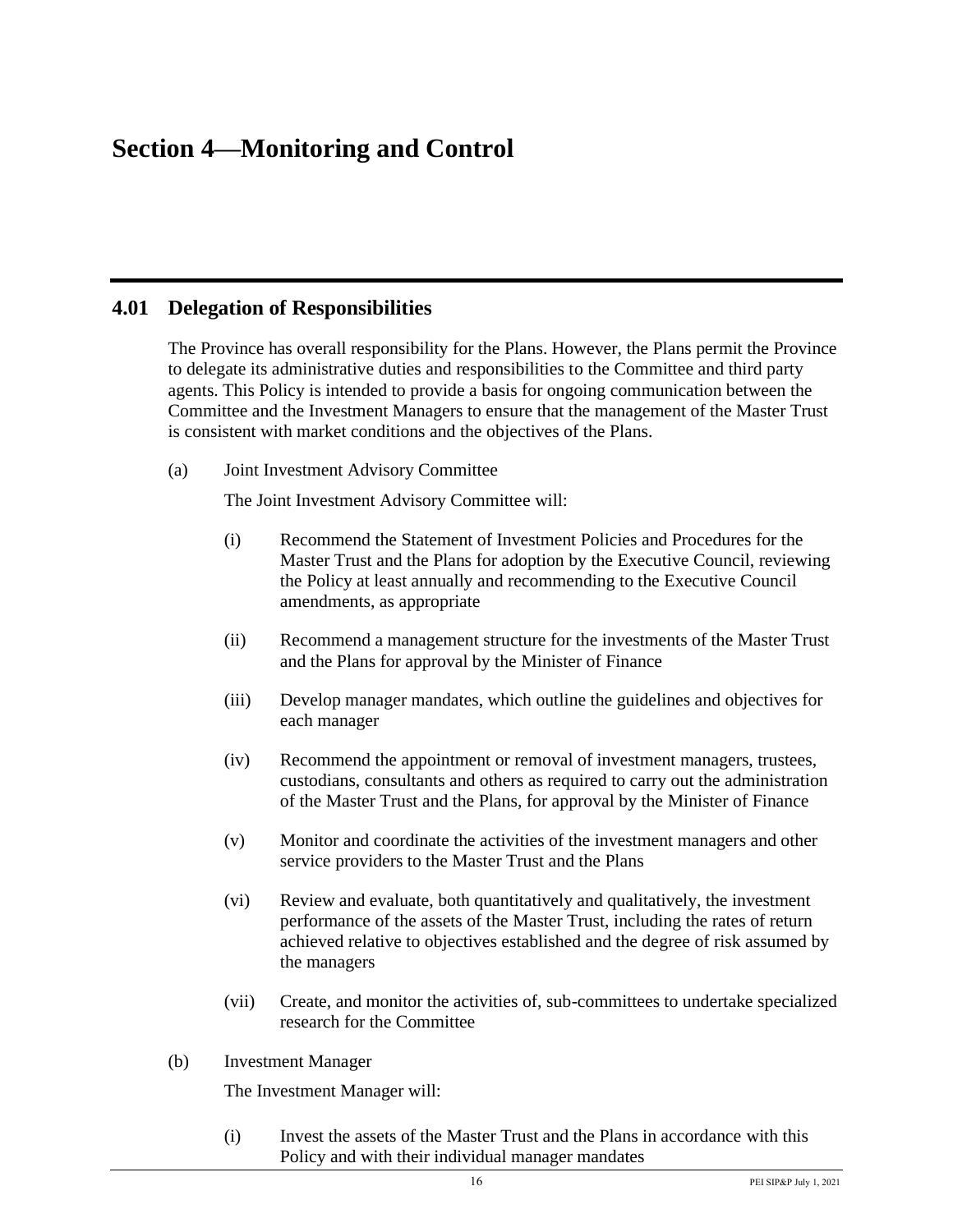- (ii) With the exception of pooled fund managers, avoid dealing with governments, corporations and organizations, which violate ethical and humanitarian principles to which the Province of Prince Edward Island subscribes, which are exemplified in Canada's support for the International Bill of Rights
- (iii) Inform the Committee of any changes in their senior personnel, investment philosophy or style within one week of the change
- (iv) Inform the Committee in writing, if the manager at any time feels any guidelines or restrictions are imprudent, or if these guidelines restrict the manager in achieving their performance objectives
- (v) Inform the Committee of recommended strategies and investments, which would require revisions or exemptions to the stated guidelines
- (vi) Meet with the Committee, with their firm's specialized asset investment personnel when reasonably requested and provide written reports regarding their past performance, their future strategies and other issues requested by the Committee
- (vii) File quarterly compliance reports (see section 4.03), as required by the **Committee**
- (viii) Provide the Custodian with all transaction and holdings information monthly and cooperate with the Custodian in resolving any discrepancies that may arise
- (ix) Where investment via a pooled fund has been authorized by the Committee, the Investment Manager will provide the Committee with copies of each pooled fund's audited financial statements within 180 days of the pooled fund's fiscal year end

#### (c) Custodian/Trustee

The custodian/trustee will:

- (i) Maintain safe custody over the assets of the Master Trust and assets of the Plans
- (ii) Meet with the Committee as required
- (iii) Execute the instructions of the Executive Council, the Committee and, subject to any restrictions imposed by the Committee, any Investment Manager appointed to manage the assets of the Master Trust or of the Plans
- (iv) Record income and expenses of the Master Trust and the Plans and provide monthly financial statements as required by the Committee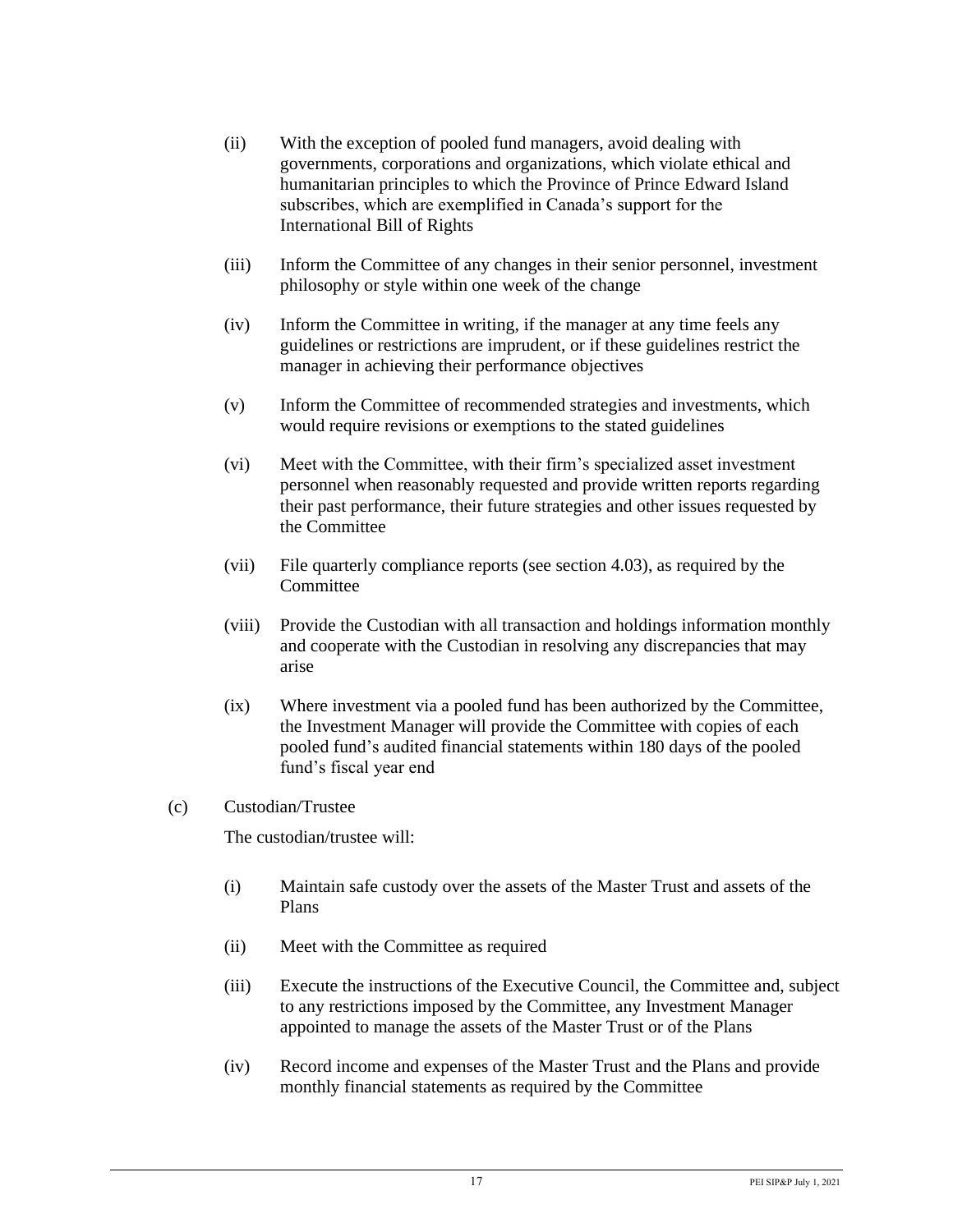#### (d) Actuary

The actuary will:

- (i) Perform actuarial valuations of the Plans as required
- (ii) Advise the Committee on any matters relating to the design of the Plans, membership and contribution rates
- (iii) Assist the Committee in any other way required
- (e) Investment Consultant

The investment consultant will:

- (i) Assist in the development and implementation of this Policy and related documentation and research alternative investment strategies, including investment manager searches
- (ii) Monitor the performance of the Master Trust and the Investment Managers on a quarterly basis
- (iii) Support the Committee on matters relating to investment management and administration of the Master Trust and the Plans
- (iv) Meet with the Committee and sub-committees as required
- (f) Accountant

The accountant will provide annual audited financial statements of the Plans.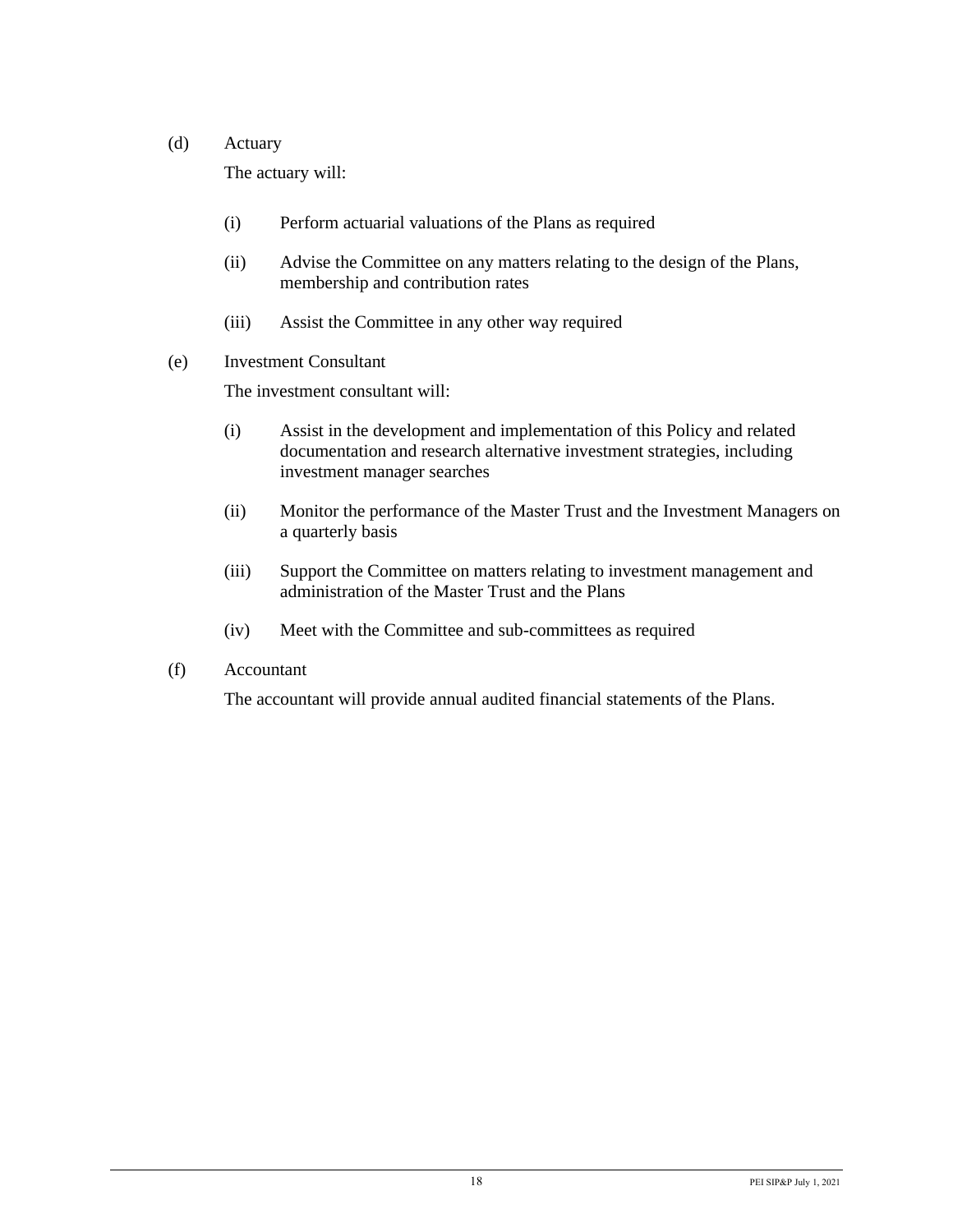### **4.02 Performance Measurement**

For purposes of evaluating the performance of the Master Trust, and the Investment Managers, all rates of returns are measured over rolling four-year periods. Return objectives include realized and unrealized capital gains or losses plus income from all sources.

#### (a) Total Fund Level

The primary objective for the Master Trust is to earn a rate of return that exceeds the rate of return earned on a benchmark portfolio consisting of the following returns, weighted as indicated:

| <b>Asset Class</b>               | Index $(1)$                                       | $\%$ |
|----------------------------------|---------------------------------------------------|------|
|                                  |                                                   |      |
| <b>Canadian Equities</b>         | S&P/TSX Composite Capped Index                    | 10.0 |
| <b>Global Equities</b>           | MSCI World (ex-Canada) (NTR) Index                | 24.5 |
| <b>Emerging Markets Equities</b> | MSCI Emerging Markets Index (Net)                 | 5.0  |
| Canadian Real Estate             | MSCI/REALPAC Canada Quarterly Property Fund       | 3.0  |
|                                  | Index                                             |      |
| <b>Global Real Estate</b>        | 50% NCREIF Fund Index - ODCE $(EW)$ (Net) +       |      |
|                                  | 50% Global Real Estate benchmark of 9.5% USD p.a. | 5.0  |
| Global Infrastructure            | Global Infrastructure benchmark of 8 % USD p.a.   | 5.0  |
| <b>Bonds</b>                     | Fixed Income Benchmark                            | 47.5 |
|                                  | FTSE Canada Universe Bond Index                   | 25.0 |
|                                  | FTSE Canada Long-Term Bond Index                  | 7.5  |
|                                  | Promissory notes (yield-to-book)                  | 15.0 |
| Currency Hedge                   | 50% of the foreign currency exposure $(2)$        | 0.0  |
|                                  | Total                                             | 100  |

1. In Canadian dollars unless otherwise stated

2. Applicable to global equity, global real estate and global infrastructure investments.

#### (b) Manager Level

The performance objectives for each manager are summarized in Appendix B.

## **4.03 Compliance Reporting by Investment Manager**

The Investment Manager is required to complete and deliver a compliance report to the Committee and the investment consultant each quarter. The compliance report will indicate whether the Investment Manager was in compliance with this Policy during the quarter. Copies of the compliance reports must be sent to the Committee and to the investment consultant.

In the event that the Investment Manager is not in compliance with this Policy, the Investment Manager is required to advise the Committee immediately, detail the nature of the non-compliance and recommend an appropriate course of action to remedy the situation.

The Master Trust and the Plans invest in pooled funds with separate investment policies. Should a conflict arise between those investment policies and this Policy, the Investment Manager is required to advise the Committee in the Compliance Report, detailing the nature of the conflict.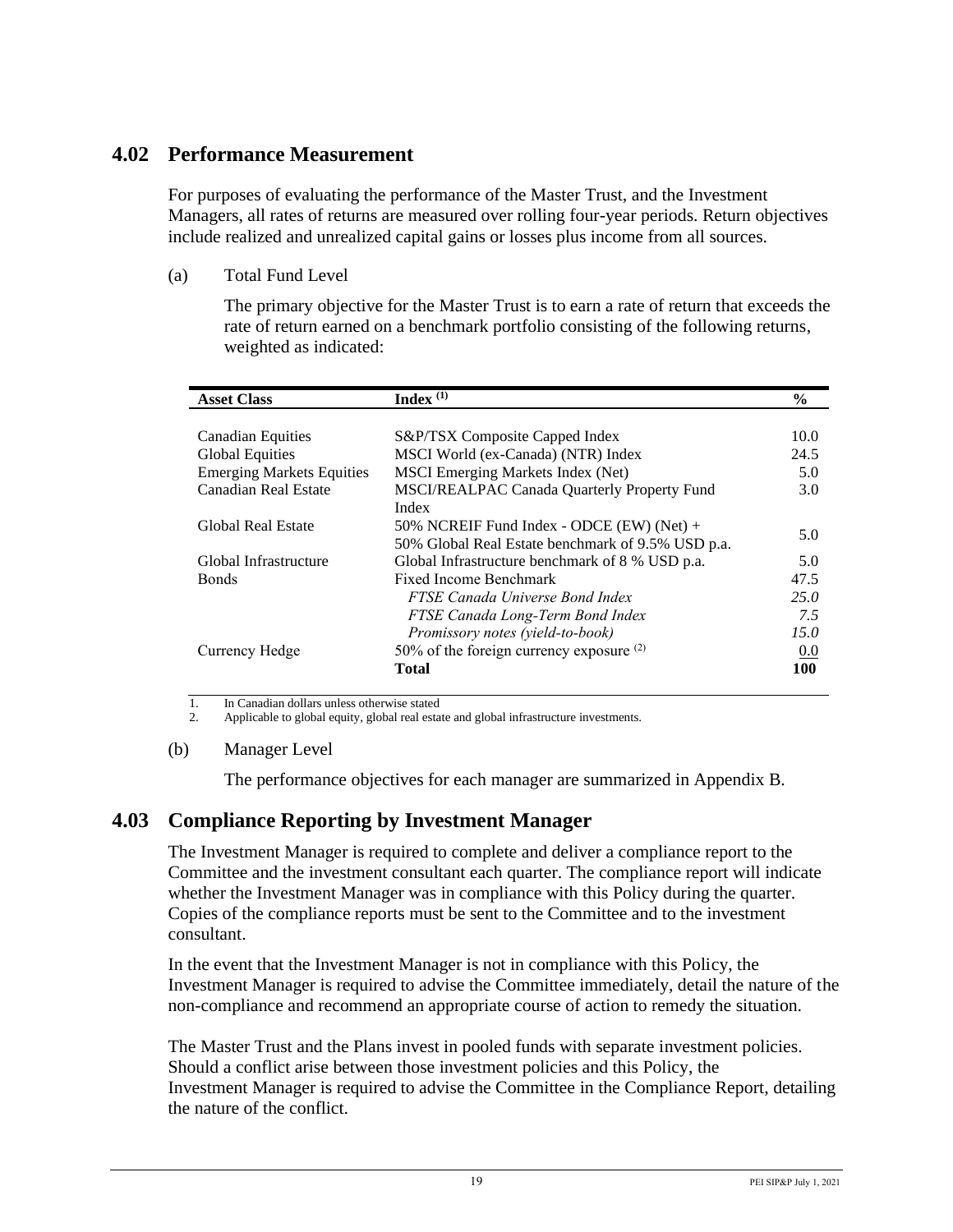In the event an Investment Manager is not in compliance with the Investment Manager's own investment policy, the Investment Manager is required to advise the Committee immediately, detail the nature of the non-compliance and recommend an appropriate course to remedy the situation.

### **4.04 Standard of Professional Conduct**

The Investment Manager is expected to comply, at all times and in all respects, with the Code of Ethics and Standards of Professional Conduct and Asset Manager Code of Conduct, as promulgated by the CFA Institute.

The Investment Manager will manage the Master Trust's and the Plans' assets with the care, diligence and skill that an investment manager of ordinary prudence would use in dealing with pension plan assets. The Investment Manager will also use all relevant knowledge and skill that it possesses or ought to possess as a prudent investment manager.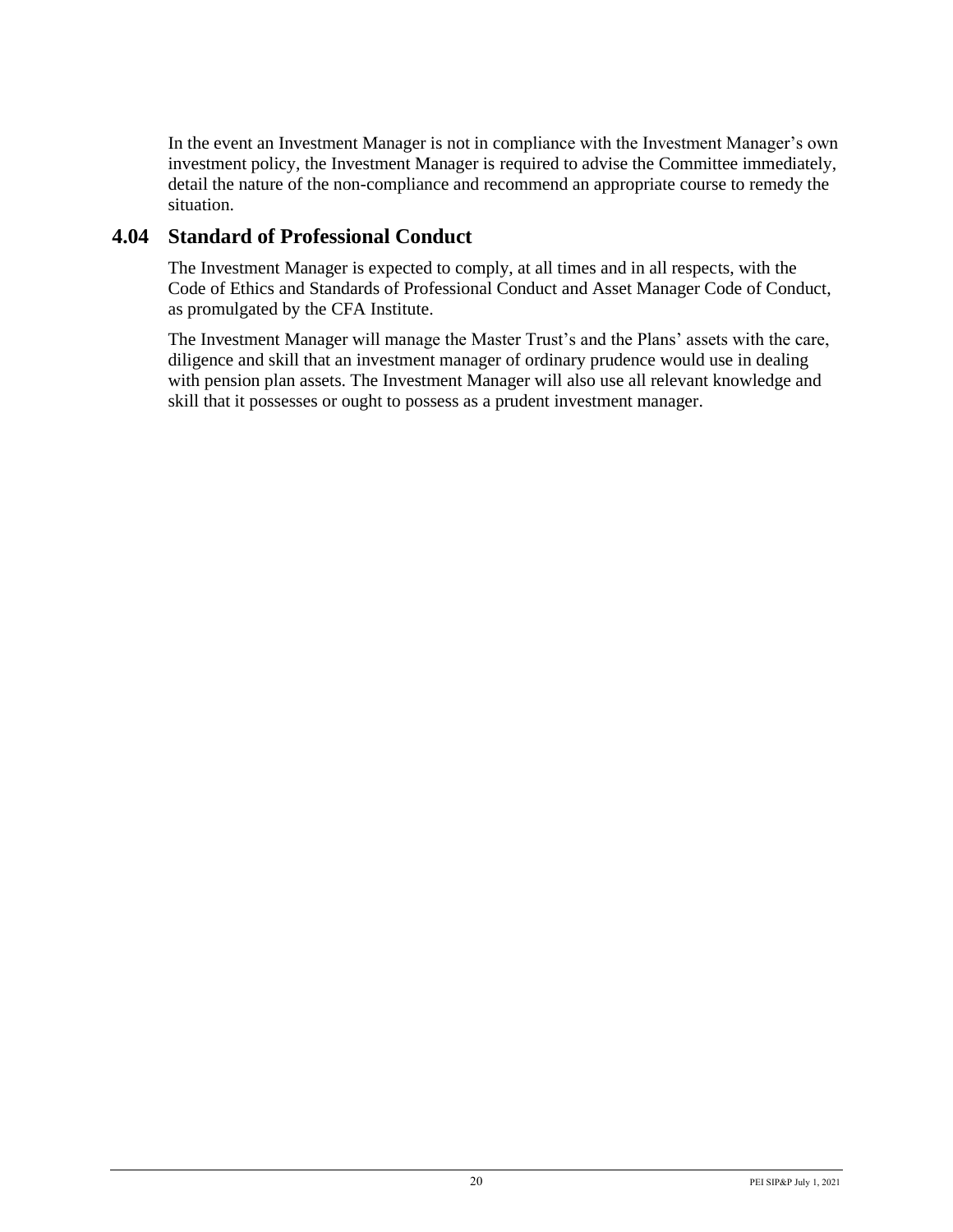## **Section 5—Administration**

### **5.01 Conflicts of Interest**

This standard applies to the Province and the members of the Committee, as well as to all agents employed by them, in the execution of their responsibilities under the *Pension Benefits Standards Act* (the "Affected Persons").

An "agent" is defined to mean an organization, association or individual, as well as its employees who are retained by the Committee to provide specific services with respect to the investment, administration and management of the assets of the Master Trust and the Plans.

Any Affected Person is required to comply with the Conflict of Interest Guidelines for the Civil Service endorsed by the Executive Council of the Province of Prince Edward Island.

A copy of the Conflict of Interest Guidelines will be provided on request.

#### **5.02 Related Party Transactions**

The Province, on behalf of the Plans, may not enter into a transaction with a related party unless:

- (a) The transaction is both required for operation and or administration of the Plan(s) and the terms and conditions of the transaction are not less favourable than market terms and conditions
- (b) The combined value of all transactions with the same related party is nominal or the transaction(s) is immaterial to the Fund

The Province, on behalf of the Plans, may not invest the moneys of the Plans in the securities of a related party unless those securities are acquired at a public exchange, as defined in the Regulations to the *Pension Benefits Standard Act* (Canada).

For the purposes of this Section 5.02, only the market value of the combined assets of the Plans shall be used as the criteria to determine whether a transaction is nominal or immaterial to the Plans. Transactions less than (0.5%) of the combined market value of the assets of the Plans are considered nominal.

A "related party" in respect of the Plans, means:

- (a) The administrator of the Plans or who is a member of the Committee, board of trustees or other body that is the administrator of the Plans
- (b) An officer, director or employee of the administrator of the Plans
- (c) A person responsible for holding or investing the assets of the Plans, or any officer, director or employee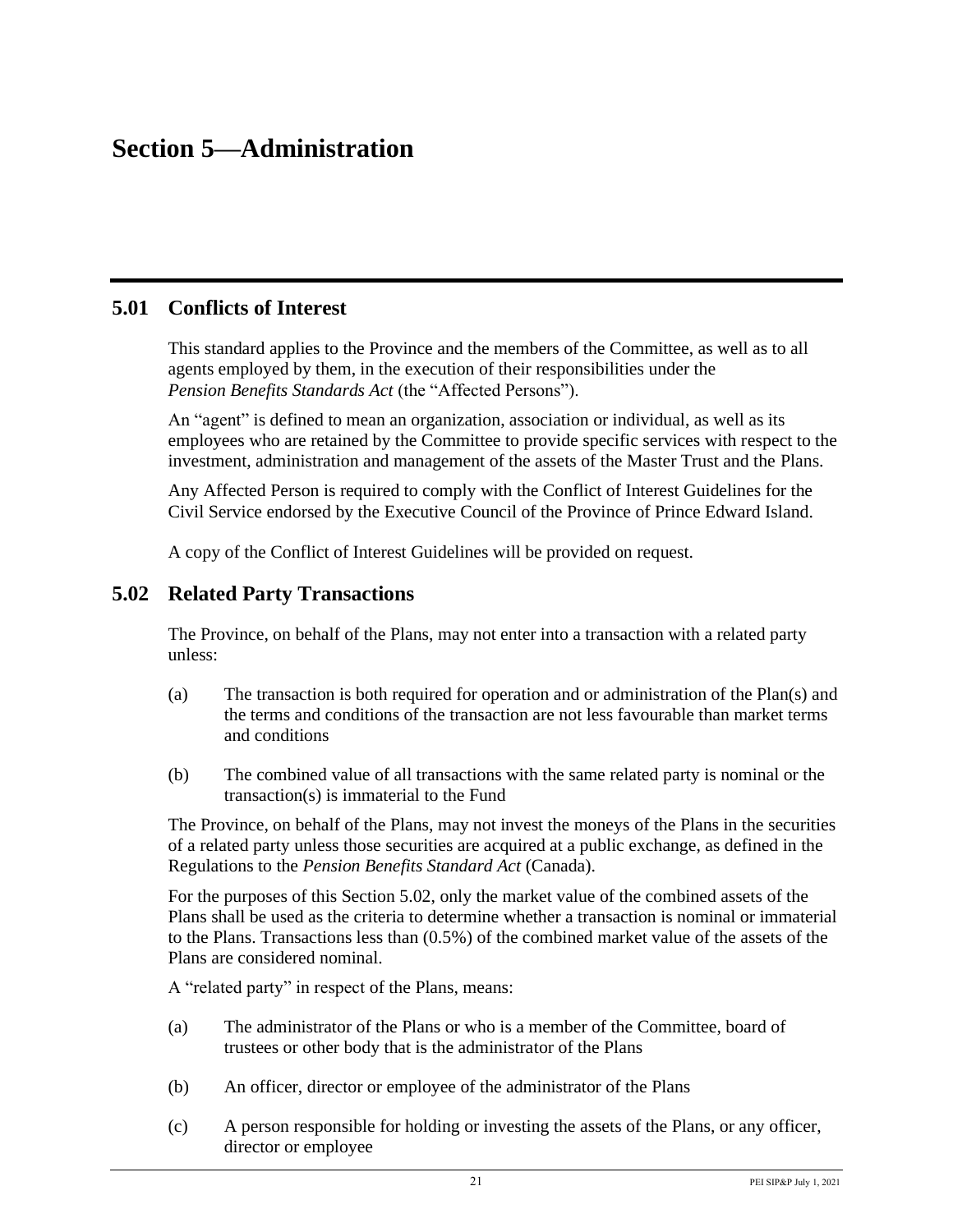- (d) An association or union representing employees of the Province, or an officer or employee
- (e) A member of the Plans
- (f) A person who directly or indirectly holds, or together with the spouse or a child of the person holds, more than ten percent (10%) of the voting rights attached to all voting securities of the Province
- (g) The spouse or child of any person referred to in any of paragraphs (a) to (f)
- (h) An affiliate of the Province
- (i) A corporation that is directly or indirectly controlled by a person referred to in any of paragraphs (a) to  $(g)$
- (j) An entity in which a person referred to in paragraph (a), (b), or (f), or the spouse or a child of such a person, has a substantial investment
- (k) An entity that holds a substantial investment in the Province

Related party does not include government or a government agency, or a bank, trust company or other financial institution that holds the assets of the Plans, where that person is not the administrator of the Plans.

### **5.03 Selecting Investment Managers**

In the event that a new Investment Manager must be selected or additional Investment Manager(s) added to the existing Investment Manager(s), the Committee will undertake an Investment Manager search. The criteria used for selecting an Investment Manager will be consistent with the investment and risk philosophy set out in Section 1.04 (Investment and Risk Philosophy).

## **5.04 Monitoring of Asset Mix**

To ensure that the Master Trust operates within the guidelines stated in this Policy, the Committee shall monitor the asset mix quarterly. Rebalancing will take place, on a best effort basis, over a period of three months following the end of a quarter after which an imbalance has been identified. Rebalancing will be effected by redirecting the net cash flows to and from the Master Trust, or by transfers from one manager component to another within the Master Trust.

Rebalancing should occur if any manager component and/or asset class exposure exceeds a limit set out in this Policy or in the rebalancing guidelines established by the Committee. These guidelines are attached as Appendix A.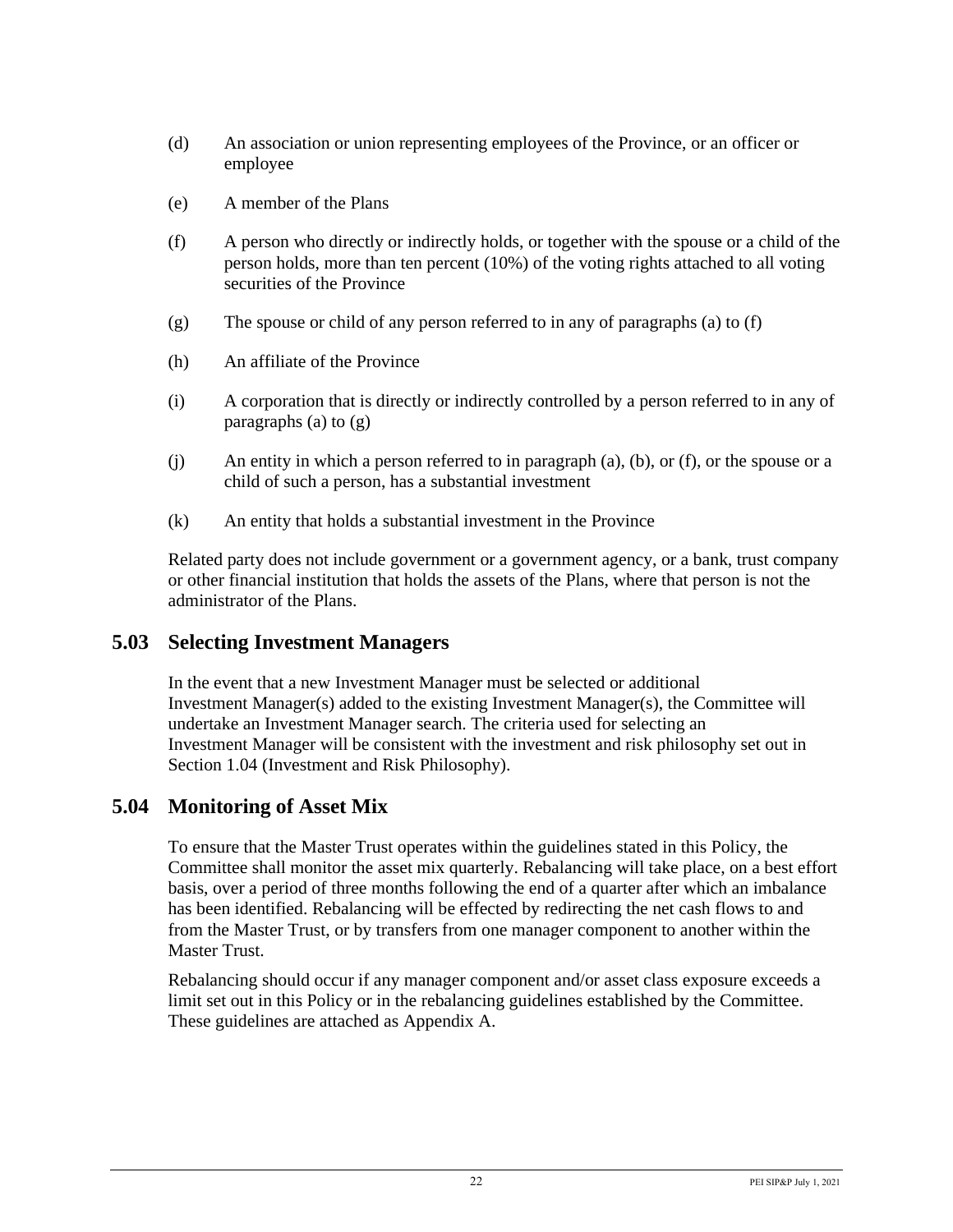### **5.05 Monitoring of Investment Managers**

At least quarterly, the Committee will monitor and review the:

- (a) Assets and net cash flow of the Master Trust
- (b) Investment Manager's staff turnover, consistency of style and record of service
- (c) Investment Manager's current economic outlook and investment strategies
- (d) Investment Manager's compliance with this Policy, where a manager is required to complete and sign a compliance report
- (e) Investment performance of the Master Trust in relation to the rate of return expectations outlined in this Policy
- (f) Individual Manager Monitoring and Review Process in accordance with the following procedures

#### **Quarterly Monitoring**

Each of the fixed income and equity asset class investment managers will be monitored using the following factors:

#### **Performance Factors**:

- Did the portfolio underperform the portfolio's performance objective in 3 of the last 5 annual periods?
- Did the portfolio's annualized 4-year return trail the portfolio's performance objective?
- Did the portfolio's 4-year annualized return rank below the median comparable fund manager return?

#### **Qualitative Factors**:

- Was there a significant change in the ownership structure of the firm?
- Was there turnover of key investment personnel?
- Was there a significant change in investment process?
- Did the number of clients/AUM change materially?
- Has there been a downgrade in the Investment Consultant's investment manager rating?

**An investment manager is placed on "Watch" if the answer to any of the questions above is "Yes".**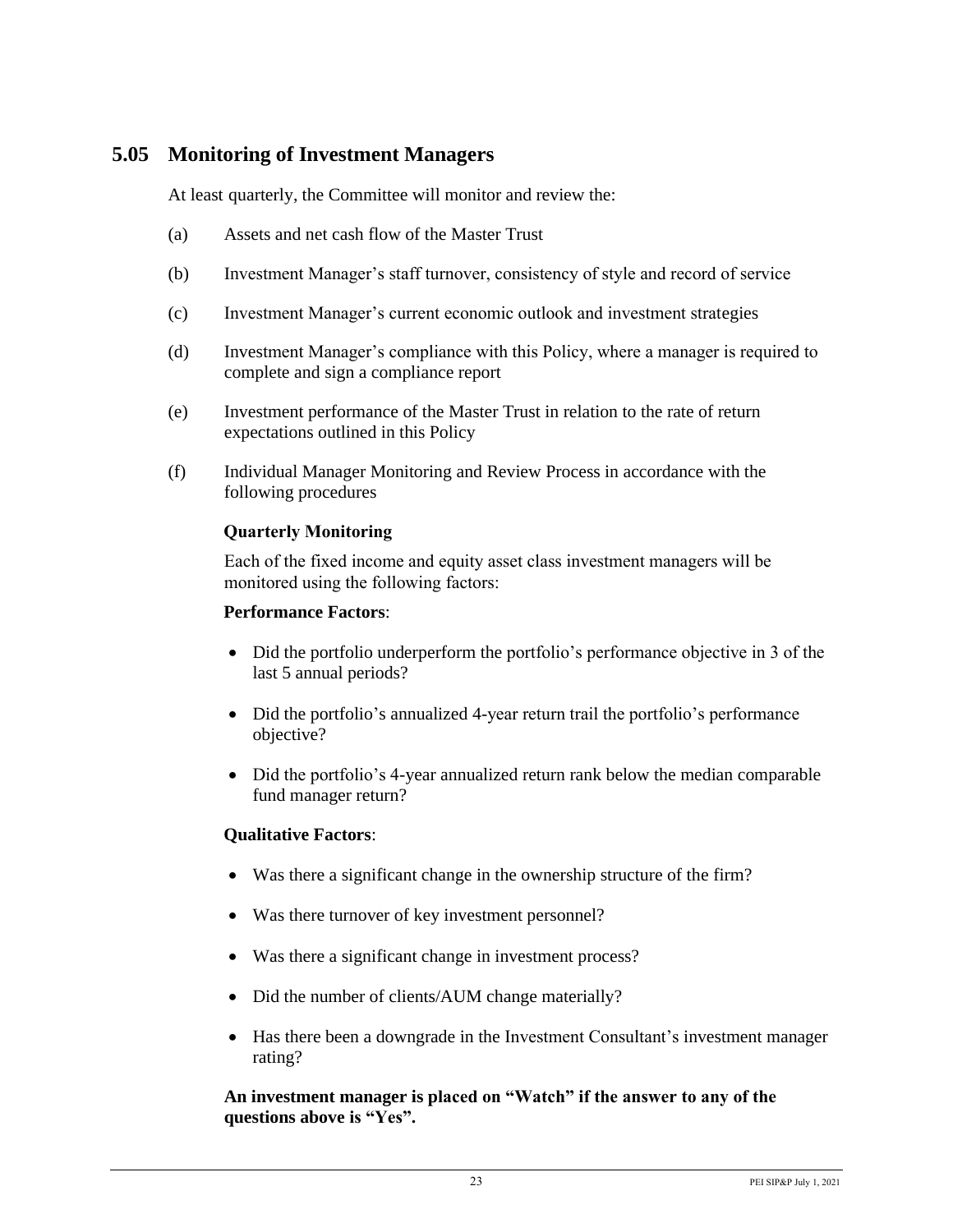#### **Watch List Procedures**

If an investment manager remains on the watch list for a period of four consecutive quarters, the Joint Investment Advisory Committee must:

- 1) State the need and rationale for the investment manager to continue to remain on the watch list
- 2) Remove the investment manager from the watch-list, indicating the rationale for confidence in the investment manager's ability to meet its long-term objectives
- 3) Initiate a review of other suitable options for consideration as a potential replacement for the investment manager

#### **5.06 Dismissal of an Investment Manager**

Reasons for considering the termination of the services of an Investment Manager include, but are not limited to, the following factors:

- (a) Changes in the overall structure of the Master Trust such that the Investment Manager's services are no longer required
- (b) Dissatisfaction with client servicing
- (c) Failure to adhere to this Policy or the applicable manager mandate

### **5.07 Voting Rights**

The Province has delegated voting rights acquired through the investments held by the Master Trust and the Plans to the custodian of the securities to be exercised in accordance with the Investment Managers' instructions. Investment Managers are expected to exercise all voting rights related to investments held by the Master Trust and the Plans in the interests of the Plans' members. On a quarterly basis, the Investment Managers shall report their voting activities to the Committee.

The Province reserves the right to take-back voting rights of assets held in segregated portfolios for specific situations.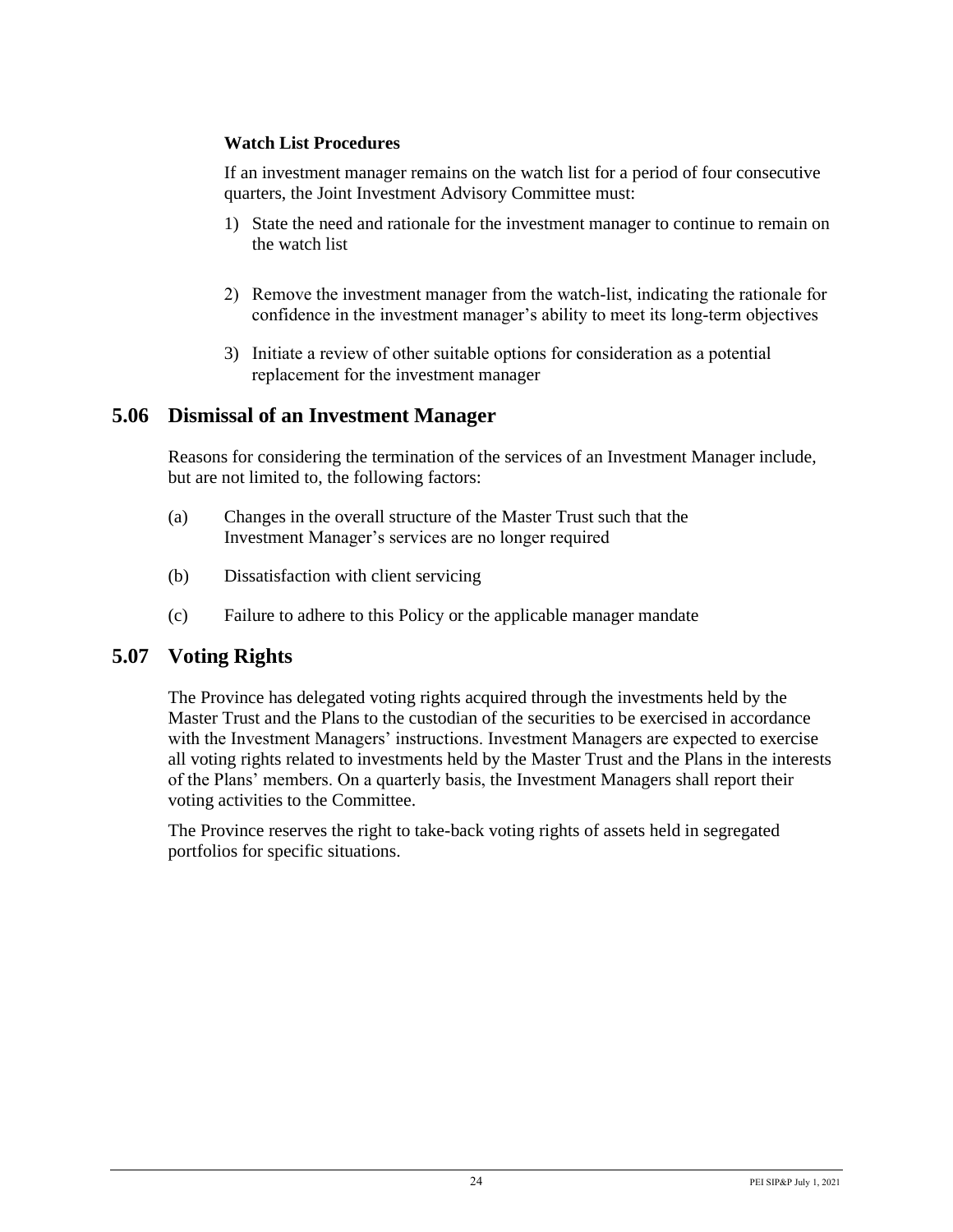## **5.08 Valuation of Investments Not Regularly Traded**

The following principles will apply for the valuation of investments that are not traded regularly:

(a) Equities

Average of bid-and-ask prices from two major investment dealers, at least once every month.

(b) Bonds

Same as for equities.

(c) Promissory notes

Promissory notes are valued at book value.

(d) Mortgages

Unless in arrears, the outstanding principal plus/minus the premium/discount resulting from the differential between face rate and the currently available rate for a mortgage of similar quality and term, determined at least once every month.

(e) Real Estate

A certified written appraisal from a qualified independent appraiser at least every two years.

(f) Infrastructure

A certified written appraisal from a qualified independent appraiser at least every two years or audited financial statements as applicable and available.

(g) Pooled Funds

According to the unit value calculated at least monthly by the Investment Manager or its custodian.

## **5.09 Policy Review**

This Policy may be reviewed and amended at any time, but it must be formally reviewed by the Province, or the Committee, at least annually.

### **5.10 Soft Dollar Arrangements**

The Committee may request Investment Managers responsible for segregated assets to direct security trades to specific investment brokers to generate commission rebates for the Master Trust or the Plans. This activity should in no way impact the Investment Managers' investment decisions or the Investment Managers' ability to trade securities for the Master Trust or the Plans.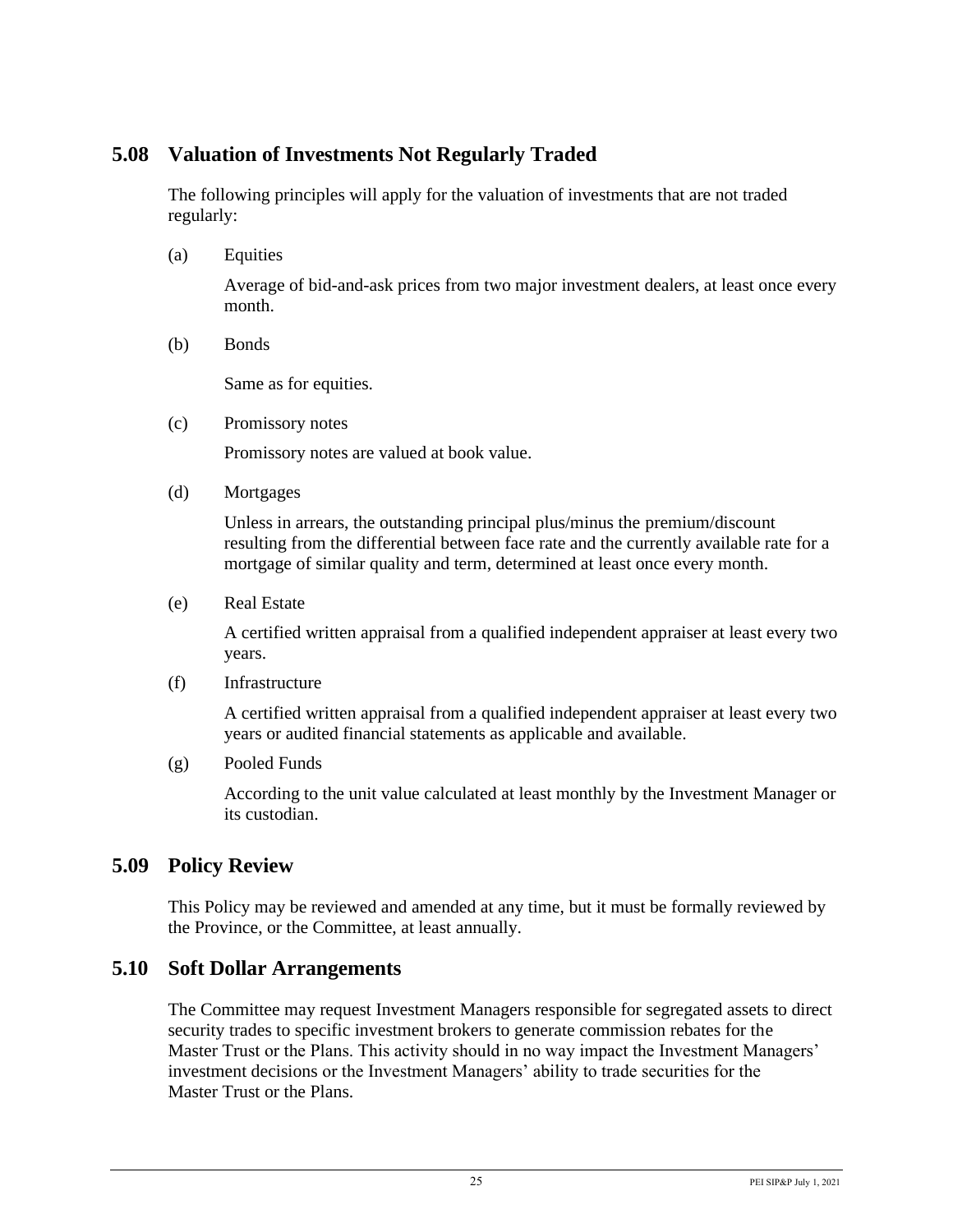## **Appendix A Province of Prince Edward Island Master Trust Investment Management Structure and Rebalancing Guidelines**

#### **Purpose of the Investment Management Structure Rebalancing Guidelines**

The Joint Investment Advisory Committee for the Province of Prince Edward Island (the "Committee") adopted the investment management structure and rebalancing guidelines outlined below to ensure that the asset mix of the Master Trust is maintained within the allowable ranges adopted by the Executive Council and outlined in the Statement of Investment Policies and Procedures.

The Committee is responsible for the Investment Management Structure and the Rebalancing Guidelines.

#### **Investment Management Structure**

The asset mix of the Master Trust will be maintained within the allowable ranges described in the table below:

| <b>Assets</b>                                | Minimum % | Target %   | Maximum % |
|----------------------------------------------|-----------|------------|-----------|
| <b>Canadian Equities</b>                     | 7.0       | 10.0       | 13.0      |
| Beutel Goodman Canadian Equity               | 7.0       | 10.0       | 13.0      |
| <b>Global Equities</b>                       | 25.0      | 29.5       | 34.0      |
| <b>TDAM Low Volatility All World Equity</b>  | 11.5      | 14.5       | 17.5      |
| <b>Baillie Gifford Global Equity</b>         | 6.0       | 9.0        | 12.0      |
| Wellington Global Small Cap Equity           | 3.0       | 6.0        | 9.0       |
| <b>Total Equities</b>                        | 34.0      | 39.5       | 45.0      |
| Canadian Real Estate                         | 0.0       | 3.0        | 5.0       |
| TD Greystone Canadian Real Estate            | 0.0       | 3.0        | 5.0       |
| Global Real Estate                           | 2.0       | 5.0        | 8.0       |
| Morgan Stanley U.S. Real Estate              | 0.0       | 2.5        | 5.0       |
| <b>CBRE Global Fund of Funds Real Estate</b> | 0.0       | 2.5        | 5.0       |
| <b>SSGA Global Listed Real Estate</b>        | 0.0       | 0.0        | 8.0       |
| Infrastructure                               | 2.0       | 5.0        | 8.0       |
| Lazard Global Listed Infrastructure          | 0.0       | 0.0        | 8.0       |
| Global Infrastructure Partners (GIP)         | 0.0       | <u>5.0</u> | 8.0       |
| <b>Total Alternatives</b>                    | 4.0       | 13.0       | 16.0      |
| <b>Bonds</b>                                 | 42.0      | 47.5       | 53.0      |
| <b>GSAM Canadian Core Plus Bond</b>          | 9.5       | 12.5       | 15.5      |
| <b>TDAM Canadian Core Plus Bond</b>          | 9.5       | 12.5       | 15.5      |
| GSAM Canadian Long-Term Core Plus Bond       | 0.0       | 3.75       | 6.75      |
| TDAM Canadian Long-Term Core Plus Bond       | 0.0       | 3.75       | 6.75      |
| TD Greystone Canadian Mortgage               | 0.0       | 0.0        | 6.0       |
| <b>Promissory Notes</b>                      | 0.0       | 15.0       | 18.0      |
| Cash and Short-Term Investments              | 0.0       | 0.0        | 4.0       |
| <b>Total Fixed Income</b>                    | 41.5      | 47.5       | 53.5      |
| <b>Total</b>                                 |           | 100.0      |           |

#### **Rebalancing Ranges**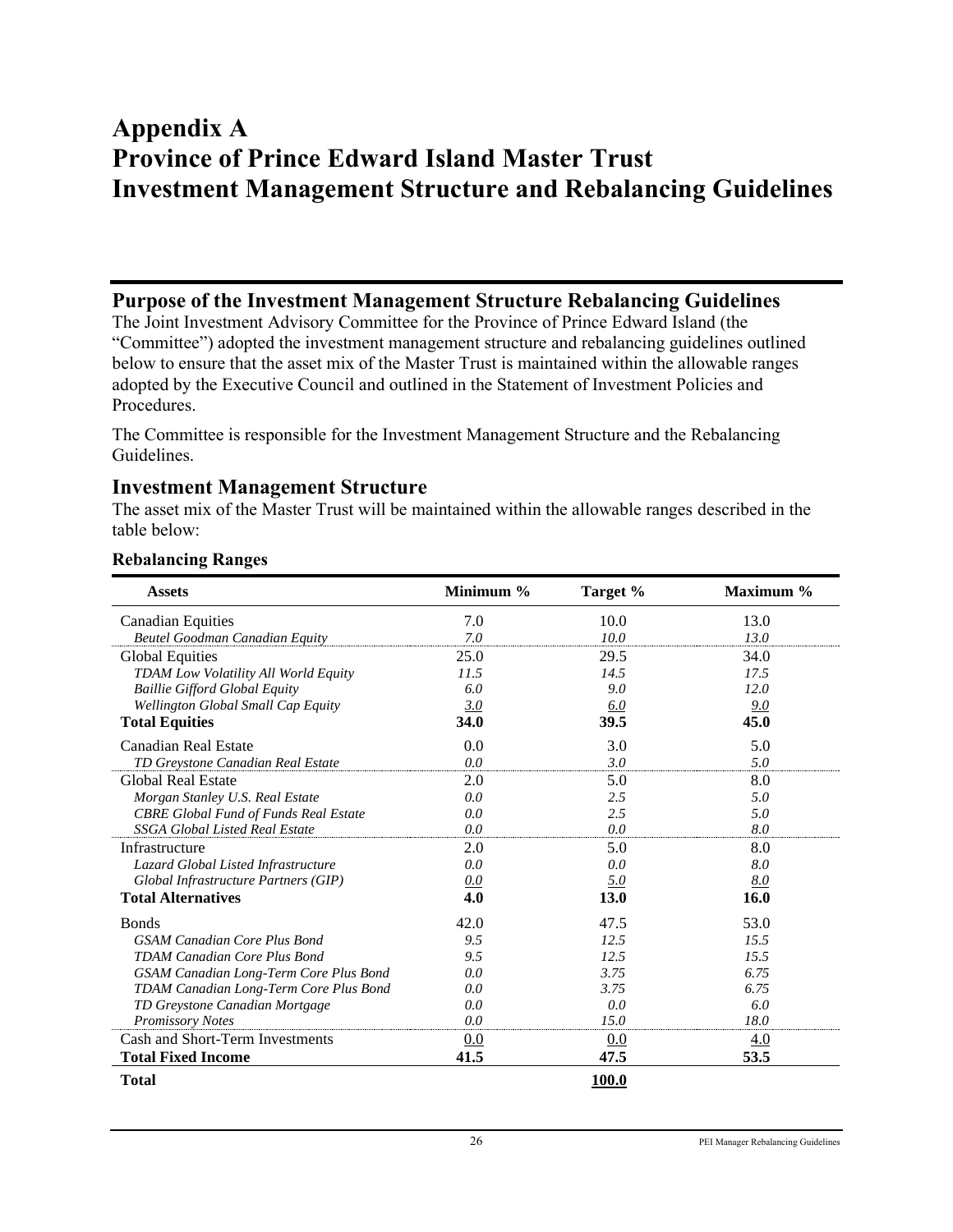These rebalancing guidelines may not apply if a manager is on the watch-list where:

- the manager may take priority as a source-of-funds for Master Trust withdrawals
- the manager will receive lowest or no priority in cases of contributions to the Master Trust

Maintaining similar manager weights may not be possible in illiquid asset classes such as Real Estate and Infrastructure with limited or no available ability to rebalance.

## **Rebalancing Guidelines**

The Committee shall monitor the asset mix quarterly, to ensure the Master Trust operates within the guidelines established in the Statement of Investment Policies and Procedures. Rebalancing will take place, on a best effort basis, over a period of three months following the end of a quarter after which an imbalance has been identified.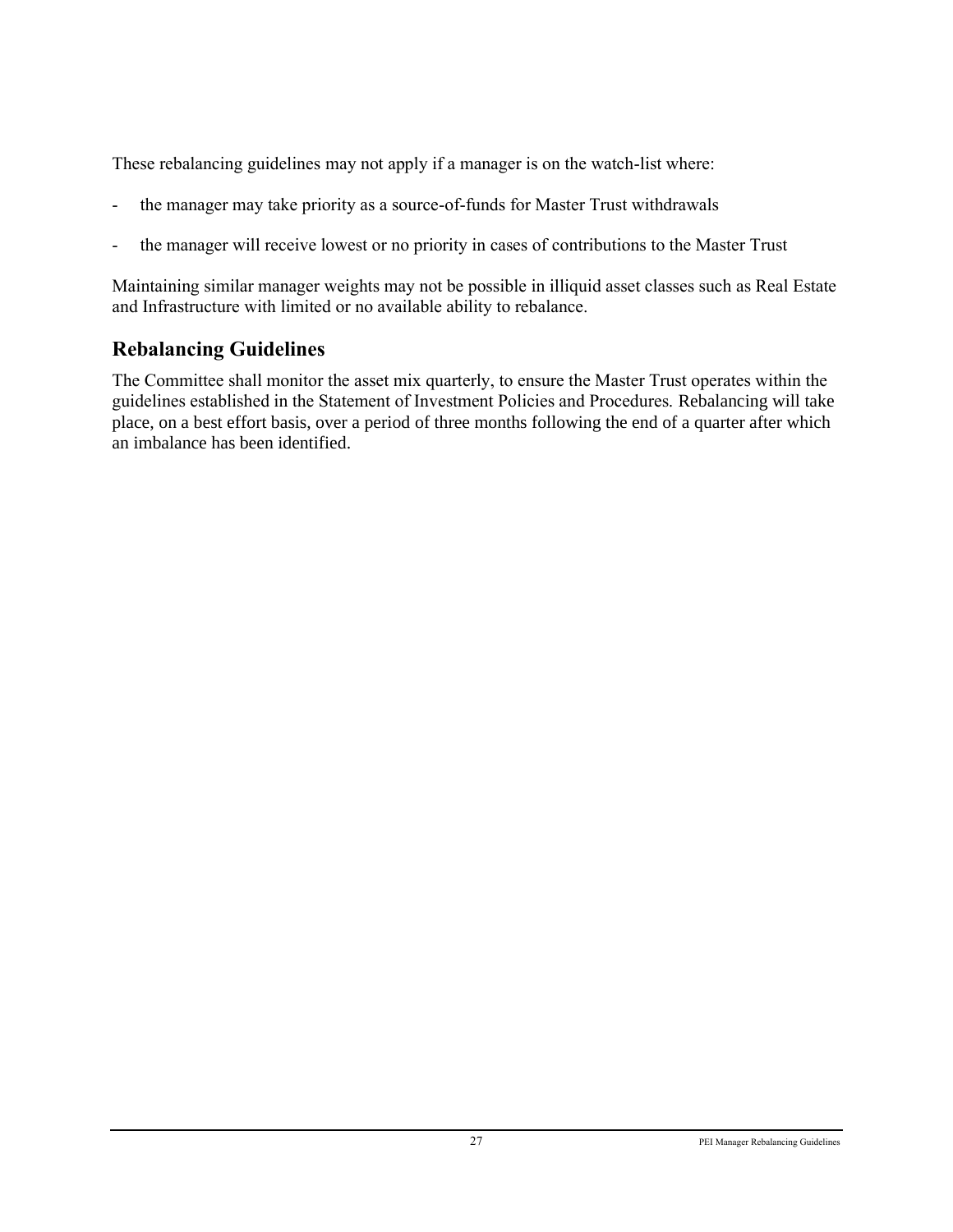# **Appendix B Summary of Investment Manager Mandates and Performance Standards**

| <b>Asset Class / Manager</b> | <b>Mandate</b>                  | <b>Benchmark</b>                        | <b>Performance</b><br>Objective (p.a.) | <b>Benchmark Effective</b><br>Date |
|------------------------------|---------------------------------|-----------------------------------------|----------------------------------------|------------------------------------|
| <b>Fixed Income</b>          |                                 |                                         |                                        |                                    |
| Goldman Sachs Asset          | <b>Universe Core Plus Bonds</b> | FTSE Canada Universe Bond               | Benchmark + $0.8\%$                    | March 31, 2016                     |
| Management                   |                                 |                                         |                                        |                                    |
| TD Asset Management          | Universe Core Plus Bonds        | FTSE Canada Universe Bond               | Benchmark $+0.8\%$                     | February 29, 2016                  |
| Goldman Sachs Asset          | Long-Term Core Plus Bonds       | FTSE Canada Long-Term Overall Bond      | Benchmark + $0.8\%$                    | April 30, 2017                     |
| Management                   |                                 |                                         |                                        |                                    |
| TD Asset Management          | Long-Term Core Plus Bonds       | FTSE Canada Long-Term Overall Bond      | Benchmark $+0.8\%$                     | April 30, 2017                     |
| TD Greystone                 | Canadian Mortgage               | 60% FTSE Canada Short-Term Overall Bond | Benchmark $+0.5\%$                     | October 31, 2018                   |
| <b>Asset Management</b>      |                                 | 40% FTSE Canada Mid-Term Overall Bond   |                                        |                                    |
| Promissory notes             | Promissory notes                | Yield-to-book                           | N/A                                    | March 31, 2017                     |
| Canadian Equity              |                                 |                                         |                                        |                                    |
| Beutel, Goodman &            | Canadian Equity                 | S&P/TSX Capped Composite                | Benchmark $+1.1\%$                     | March 31, 2016                     |
| Company Ltd.                 |                                 |                                         |                                        |                                    |
| Global Equity                |                                 |                                         |                                        |                                    |
| Baillie Gifford & Co.        | Global Equity                   | <b>MSCI ACWI (Net)</b>                  | Benchmark $+2\%$                       | March 31, 2017                     |
| TD Asset Management          | Low Volatility All World        | <b>MSCI ACWI (Net)</b>                  | Rate of return                         | June 30, 2017                      |
|                              | Equity                          |                                         | equal to the                           |                                    |
|                              |                                 |                                         | benchmark while                        |                                    |
|                              |                                 |                                         | maintaining a                          |                                    |
|                              |                                 |                                         | lower market risk                      |                                    |
| <b>Wellington Management</b> | Global Small Cap Equity         | MSCI ACWI Small Cap (Net)               | Benchmark $+2\%$                       | June 30, 2017                      |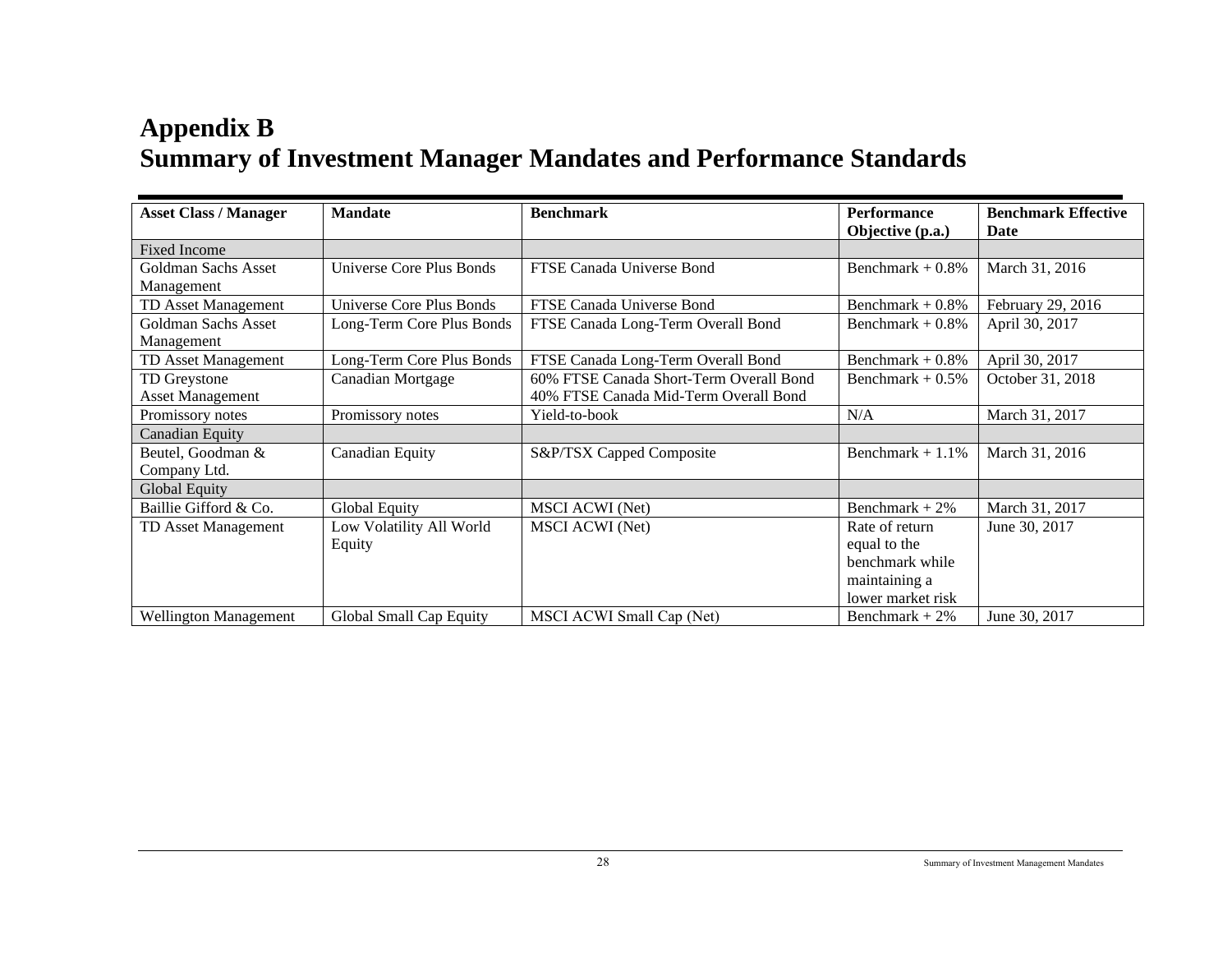| <b>Asset Class / Manager</b>                  | <b>Mandate</b>                                                                                    | <b>Benchmark</b>                                                                            | <b>Performance</b><br>Objective (p.a.)                                            | <b>Benchmark</b><br><b>Effective Date</b> |
|-----------------------------------------------|---------------------------------------------------------------------------------------------------|---------------------------------------------------------------------------------------------|-----------------------------------------------------------------------------------|-------------------------------------------|
| <b>Real Estate</b>                            |                                                                                                   |                                                                                             |                                                                                   |                                           |
| TD Greystone<br><b>Asset Management</b>       | <b>Canadian Real Estate</b>                                                                       | MSCI/REALPAC Canada Quarterly Property<br>Fund Index                                        | Strategic nominal<br>gross target return<br>of 7%                                 | June 30, 2018                             |
| <b>CBRE</b>                                   | Global Fund of Funds Real<br>Estate                                                               | The Fund does not have a specific benchmark                                                 | Strategic nominal<br>gross target return<br>of at least 9.5% (in<br>U.S. dollars) | April 30, 2018                            |
| Morgan Stanley                                | <b>U.S. Real Estate</b>                                                                           | NCREIF Fund Index - Open-End Diversified<br>Core Equity ("NFI - ODCE") (EW) (Net)           | Net return higher<br>than NFI - ODCE<br>$(EW)$ (Net)                              | December 31, 2017                         |
| <b>State Street Global</b><br>Advisors        | Global Listed Real Estate                                                                         | FTSE EPRA/NAREIT Developed Liquid NTR                                                       | Positive tracking<br>error of $0.6\%$                                             | June 30, 2015                             |
| Infrastructure                                |                                                                                                   |                                                                                             |                                                                                   |                                           |
| <b>Lazard Asset Management</b>                | Global Listed Infrastructure                                                                      | <b>MSCI World Core Infrastructure</b><br>(Hedged to CAD) (Net)                              | Benchmark + $1\%$                                                                 | June 30, 2018                             |
| Global Infrastructure<br>Partners (GIP)       | Direct Infrastructure                                                                             | The Fund does not have a specific benchmark                                                 | Strategic nominal<br>gross IRR of at least<br>8% USD                              | July 31, 2012                             |
| <b>Cash Equitization</b>                      |                                                                                                   |                                                                                             |                                                                                   |                                           |
| <b>State Street Global</b><br><b>Advisors</b> | Optimization of the Master<br>Trust's liquidities                                                 | 60.5% FTSE Canada Federal Non-Agency Bond<br>29.5% MSCI ACWI ex. Canada<br>10.0% S&P/TSX 60 | Positive tracking<br>error vs benchmark                                           | November 30, 2018                         |
| <b>Currency Overlay</b>                       |                                                                                                   |                                                                                             |                                                                                   |                                           |
| <b>State Street Global</b><br>Advisors        | Currency overlay on global<br>equity, global real estate and<br>global infrastructure<br>exposure | Policy benchmark of a 50% currency hedged<br>position.                                      | Benchmark + $0.3\%$                                                               | June 30, 2018                             |

Commingled or pooled funds are used for all mandates except for the Beutel Goodman Canadian equity mandate (Appendix C) as well as the cash equitization and the currency overlay mandates managed by SSGA (Appendix D and E). For commingled and pooled funds, the provisions of the investment policy of such pooled funds shall prevail over those of this Investment Policy. The investment policies applicable to the commingled or pooled funds are attached to the Investment Policy in Appendix E and the Managers must also promptly inform the Committee of any significant change to these investment policies.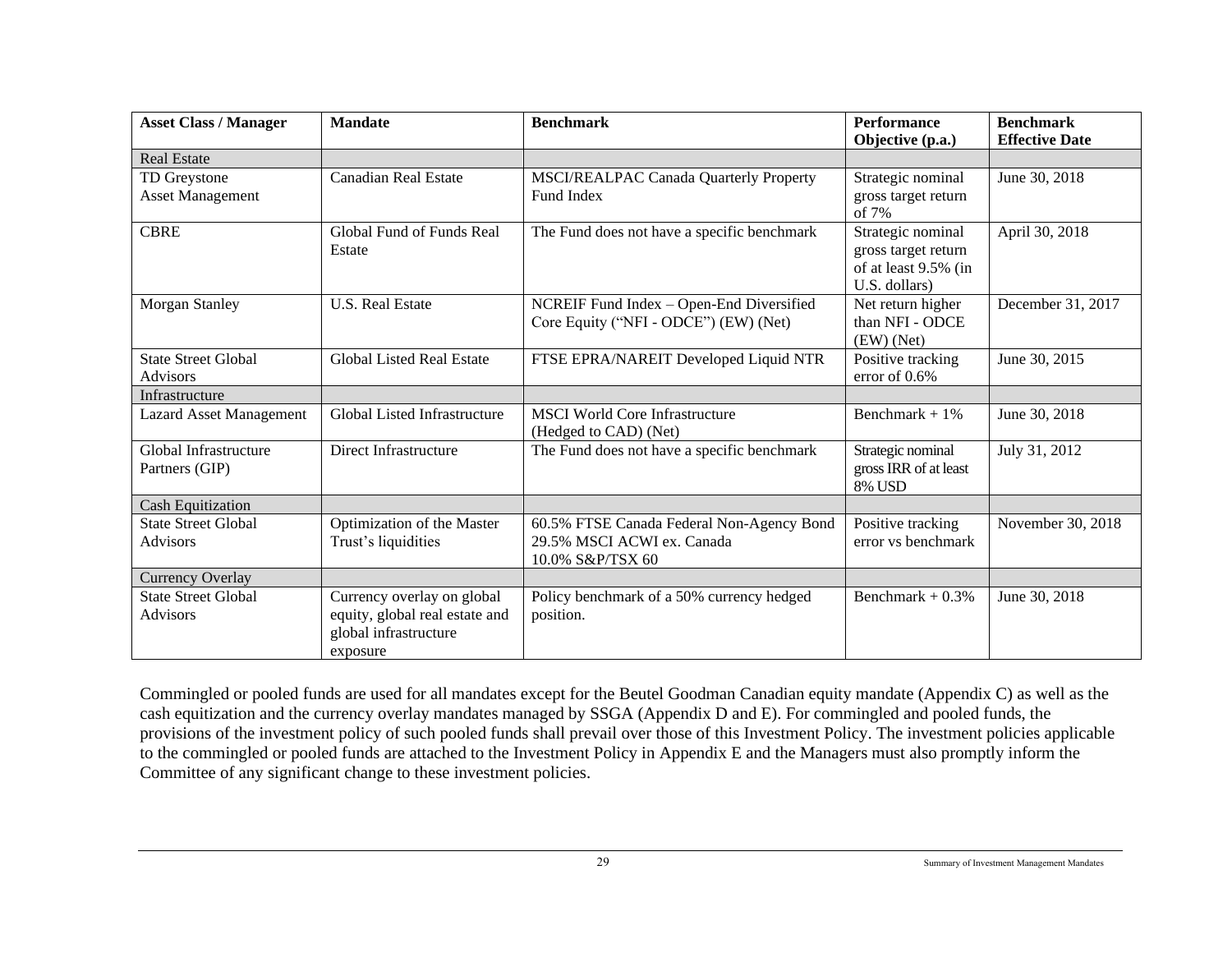# **Appendix C Province of Prince Edward Island Master Trust Investment Manager Mandate and Performance Standards Specialty Canadian Equity - Beutel, Goodman & Company Ltd.**

#### **Investment Manager Mandates**

Beutel, Goodman & Company Ltd. has been appointed by the Joint Investment Advisory Committee of the Province of Prince Edward Island (the "Committee") with approval of the Minister of Finance as a Canadian equity manager for a segment of the Master Trust. The Committee is responsible for this mandate.

Beutel, Goodman & Company Ltd. is responsible to invest in Canadian equity investments as defined in the Statement of Investment Policies and Procedures, in accordance with the guidelines outlined in this Appendix.

### **Asset Mix and Asset Mix Ranges**

The table below lists the broad asset classes that may be used and the minimum and maximum exposures for each asset class (all percentages are based on market value) for the Investment Manager's total portfolio.

|                                 | <b>Minimum</b> | <b>Benchmark</b> | Maximum       |
|---------------------------------|----------------|------------------|---------------|
|                                 | $\frac{0}{0}$  | $\frac{0}{0}$    | $\frac{6}{9}$ |
| Cash and Short-Term Investments | $\theta$       | $\theta$         | 10            |
| <b>Canadian Equities</b>        | 90             | 100              | 100           |

## **Permitted Investments**

Investments in Canadian equities, short-term investments and cash are permitted subject to the above asset mix guidelines and Section 3 of the Statement of Investment Policies and Procedures.

### **Other Investments**

No other type of investment is allowed without prior written approval of the Joint Investment Advisory Committee.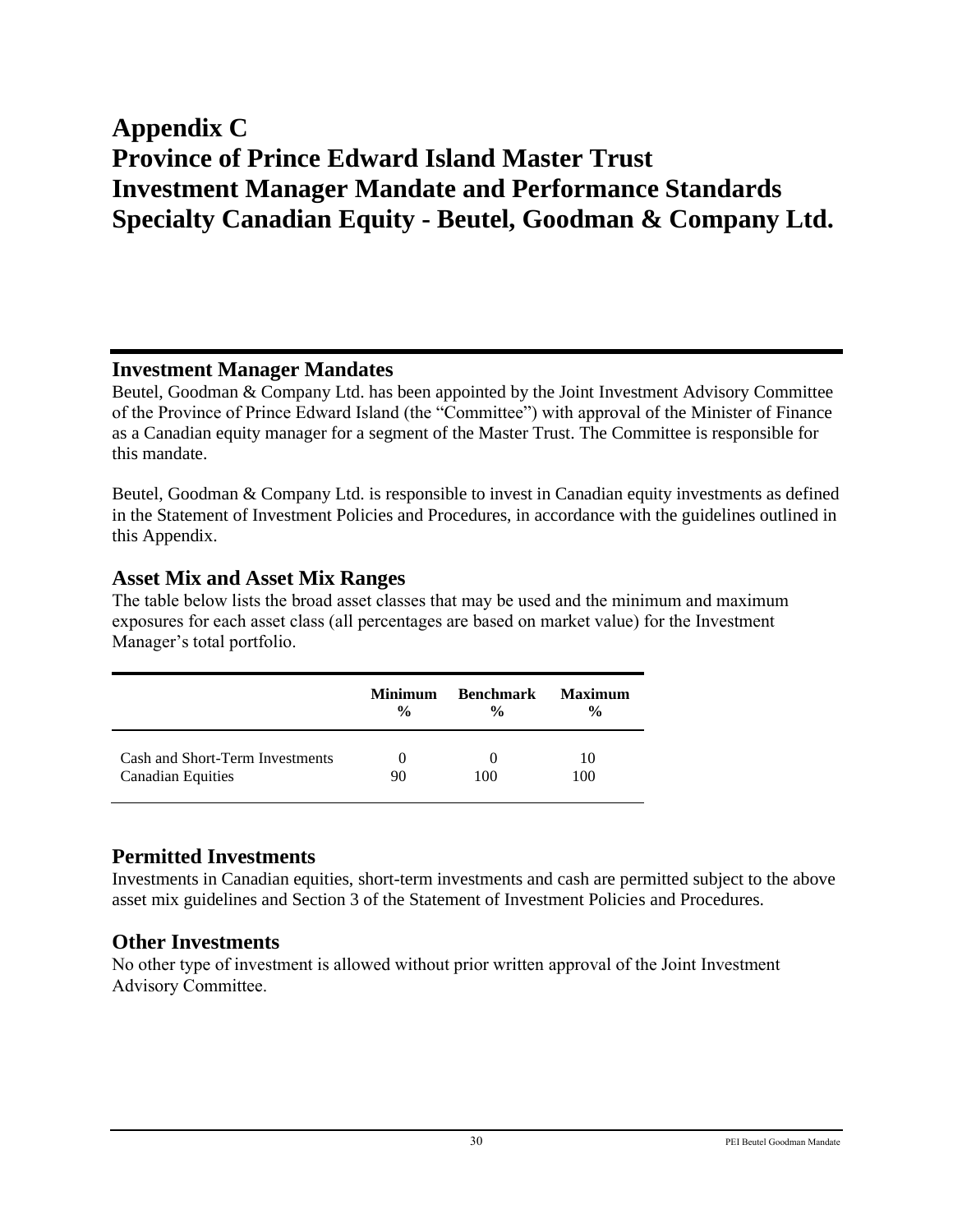## **Quality and Quantity Guidelines**

Those set out in Section 3 of the Statement of Investment Policies and Procedures.

## **Return Objectives**

The Investment Manager should strive to obtain a rate of return on Canadian equities (including realized and unrealized capital gains and losses) which exceeds the total return on the S&P/TSX Composite Capped Index by 110 basis points, or 1.1%, per annum.

## **Measurement Basis and Time Frame**

Investment results will be monitored and reviewed on a quarterly basis. The return objective includes realized and unrealized gains or losses plus income from all sources. Investment returns are measured on a time-weighted basis. Measurement against performance objectives will normally be over fouryear moving periods.

## **Statutory Requirements**

The Investment Manager must meet the requirements for eligible investments outlined in the Federal Pension Benefits Standards Act and the Income Tax Act and Regulations, and all subsequent amendments. No investment should be made or retained which could result in the imposition of any tax under the Income Tax Act.

## **Responsibility of the Investment Manager**

The Investment Manager is responsible for complying with the Statement of Investment Policies and Procedures for the Province of Prince Edward Island Master Trust.

**Effective Date:** March 31, 2016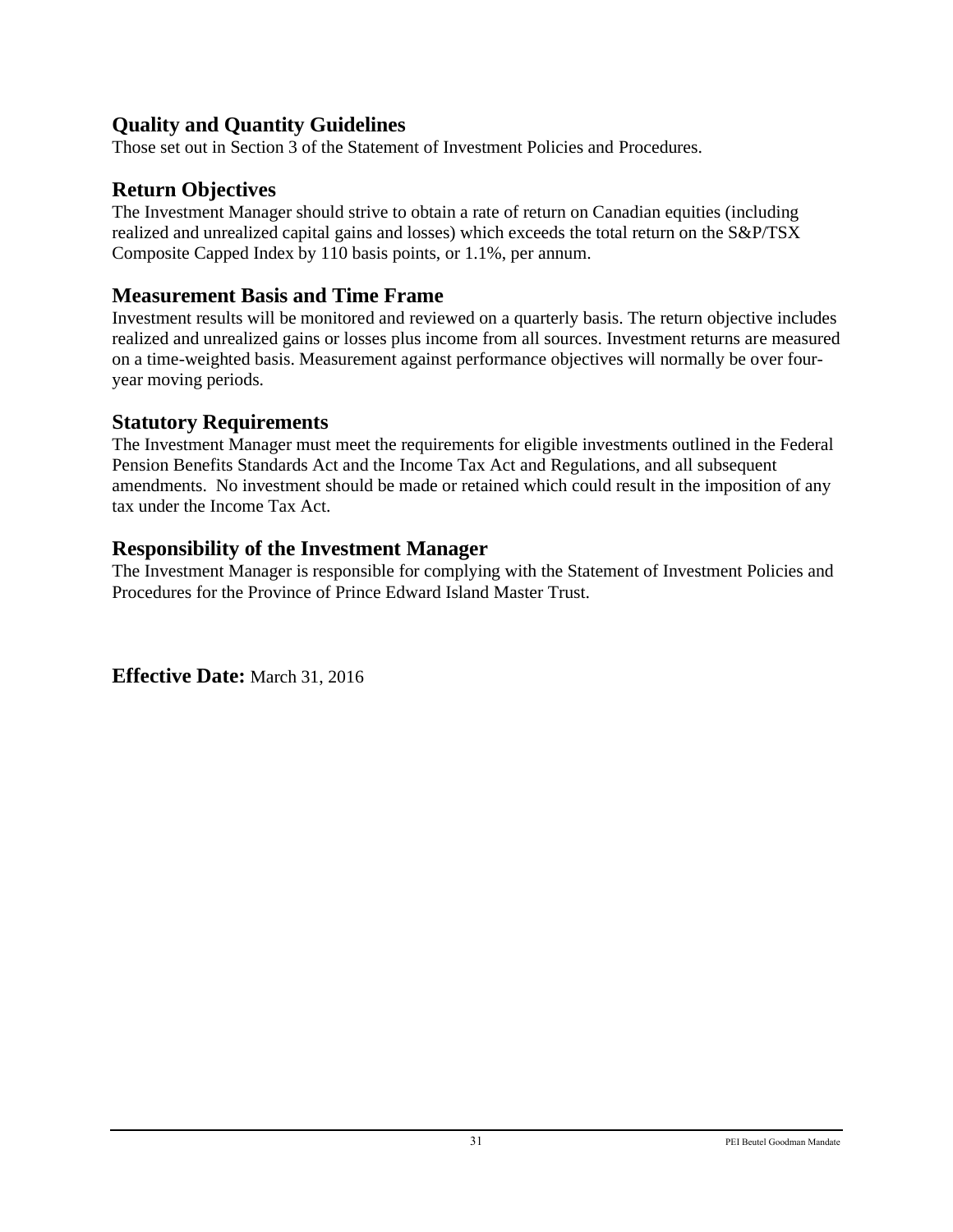# **Appendix D Province of Prince Edward Island Master Trust Investment Manager Mandate and Performance Standards Cash Equitization - State Street Global Advisors**

#### **Investment Manager Mandate**

State Street Global Advisors has been appointed by the Joint Investment Advisory Committee of the Province of Prince Edward Island (the "Committee") with approval of the Minister of Finance as a cash equitization manager to optimize the cash exposure of the Master Trust. The Committee is responsible for this mandate.

As a cash equitization manager, State Street Global Advisors seeks to reduce the benchmark tracking error due to frictional cash, inefficient cash flow management, asset allocation mismatch, and implementation delays.

### **Cash Equitization Guidelines**

The manager shall monitor the actual market exposure of the Master Trust relative to the target market exposure and shall adjust the difference through the use of permitted investments. The table below describes the target market exposure for the mandate.

|                                 | <b>Minimum</b> | <b>Target</b> | <b>Maximum</b> |
|---------------------------------|----------------|---------------|----------------|
|                                 | $\frac{6}{9}$  | $\frac{0}{0}$ | $\frac{6}{9}$  |
| <b>Canadian equities</b>        | 4.5            | 10            | 15.5           |
| <b>Global equities</b>          | 25.0           | 29.5          | 34.0           |
| <b>Alternatives &amp; Bonds</b> | 55.0           | 60.5          | 66.0           |

## **Permitted Investments**

Investments in derivatives, short-term investments, cash and cash equivalents as well as exchangetraded products or other pooled or collective investment vehicles whether registered, institutional or otherwise, for which an affiliate of SSGA may act as Investment Advisor, are permitted subject to the above asset mix guidelines and Section 3 of the Statement of Investment Policies and Procedures.

### **Other Investments**

No other type of investment is allowed without prior written approval of the Joint Investment Advisory Committee.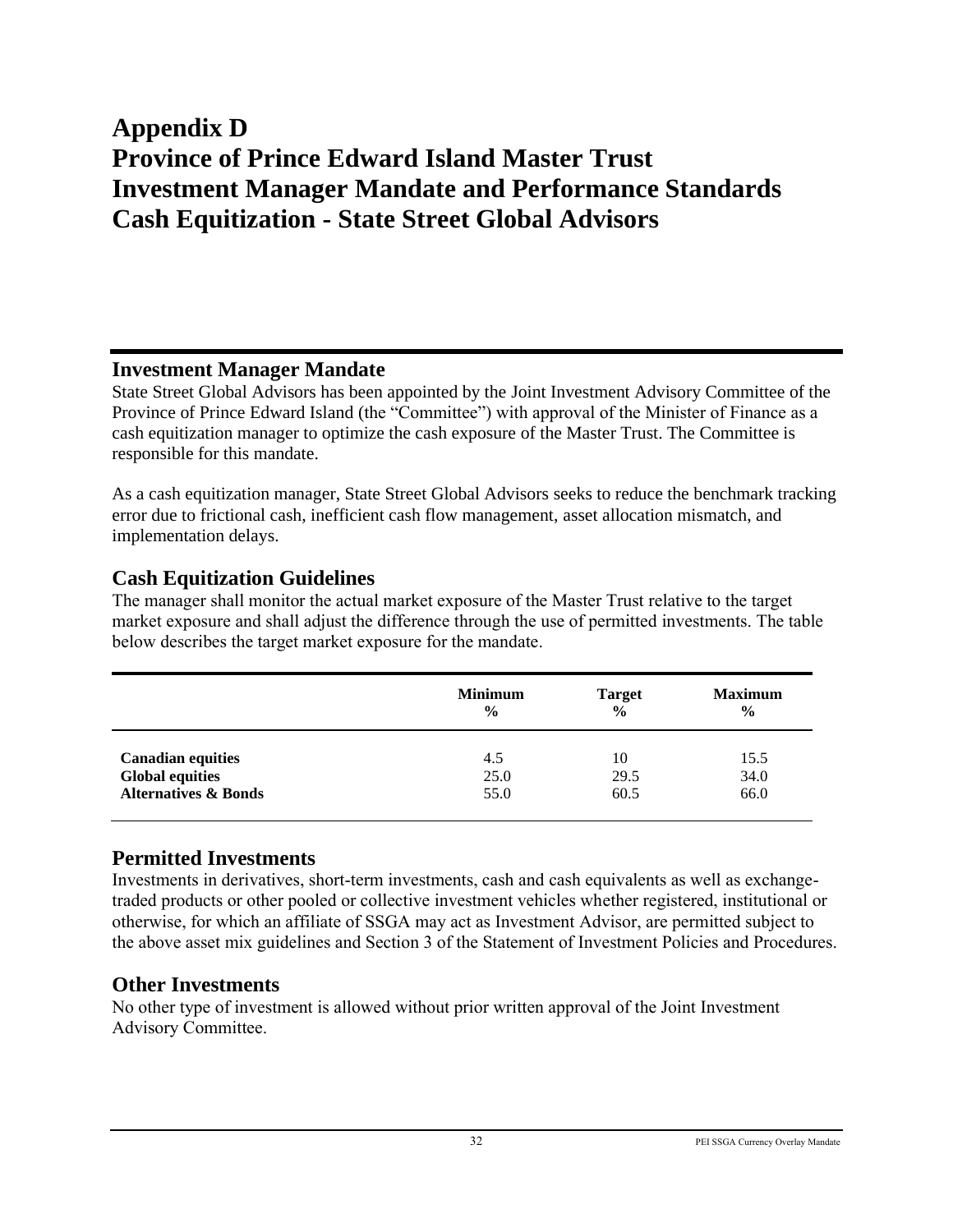## **Quality and Quantity Guidelines**

Those set out in Section 3 of the Statement of Investment Policies and Procedures.

## **Return Objective**

The objective is to obtain a positive tracking error relative to the benchmark.

## **Measurement Basis and Time Frame**

Investment results will be monitored and reviewed on a quarterly basis. The return objective includes realized and unrealized gains or losses plus income from all sources. Investment returns are measured on a time-weighted basis. Measurement of the strategy's contribution in absolute terms will normally be over four-year moving periods.

## **Statutory Requirements**

The Investment Manager must meet the requirements for eligible investments outlined in the federal Pension Benefits Standards Act and the Income Tax Act and Regulations, and all subsequent amendments. No investment should be made or retained which could result in the imposition of any tax under the Income Tax Act.

## **Counterparties**

The Investment Manager will use best judgment, diversification and prudence to manage and minimize counterparty risk.

## **Responsibility of the Investment Manager**

The Investment Manager is responsible for complying with the Statement of Investment Policies and Procedures for the Province of Prince Edward Island Master Trust.

**Effective Date:** November 30, 2018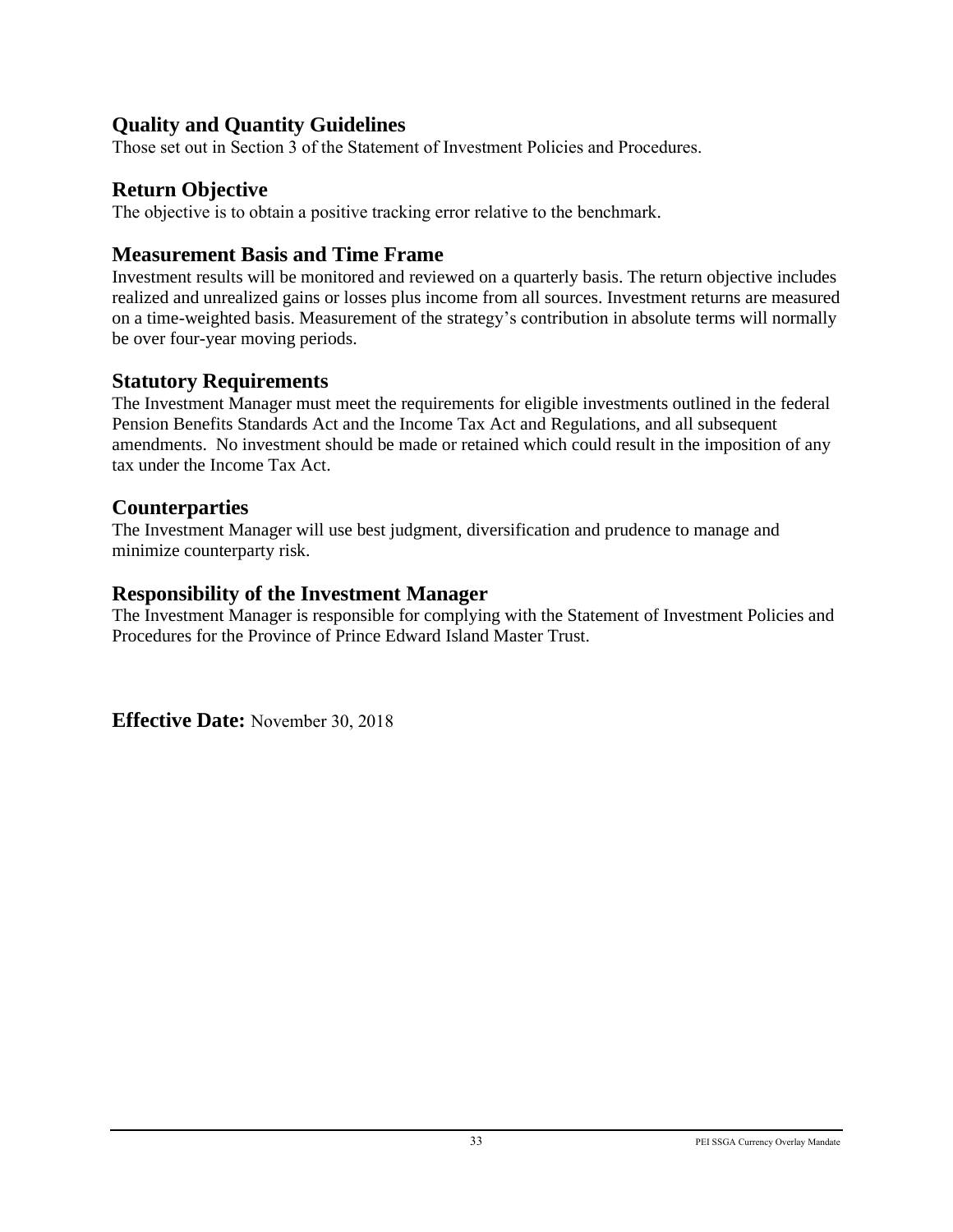# **Appendix E Province of Prince Edward Island Master Trust Investment Manager Mandate and Performance Standards Currency Overlay Manager - State Street Global Advisors**

#### **Investment Manager Mandate**

State Street Global Advisors has been appointed by the Investment Advisory Committee of the Province of Prince Edward Island (the "Committee") with approval of the Minister of Finance as a currency overlay manager for the global equity and global listed real estate exposure of the Master Trust. The Committee is responsible for this mandate.

As a currency overlay manager, State Street Global Advisors is mandated to hedge 50% of the Master Trust's developed market global equity, global real estate and global infrastructure currency exposures. The manager also has the discretion to adjust the hedge ratio, within the ranges established in this Policy, based on its views of the current market and/or expectations for future currency movements.

#### **Currency Hedge Guidelines**

The table below lists the target hedge ratio for the foreign exchange hedge that may be used and the minimum and maximum hedge ratio for each asset class (all percentages are based on market value) for the hedged portfolios.

|                                               | <b>Minimum</b> | <b>Target</b> | <b>Maximum</b> |
|-----------------------------------------------|----------------|---------------|----------------|
|                                               | $\frac{0}{0}$  | $\frac{0}{0}$ | $\frac{6}{9}$  |
| <b>Developed Country Currency Hedge Ratio</b> | 0              | 50            | 100            |

### **Permitted Investments**

Investments in derivatives, short-term investments, cash and institutional based pooled funds are permitted subject to the above asset mix guidelines and Section 3 of the Statement of Investment Policies and Procedures.

#### **Other Investments**

No other type of investment is allowed without prior written approval of the Joint Investment Advisory Committee.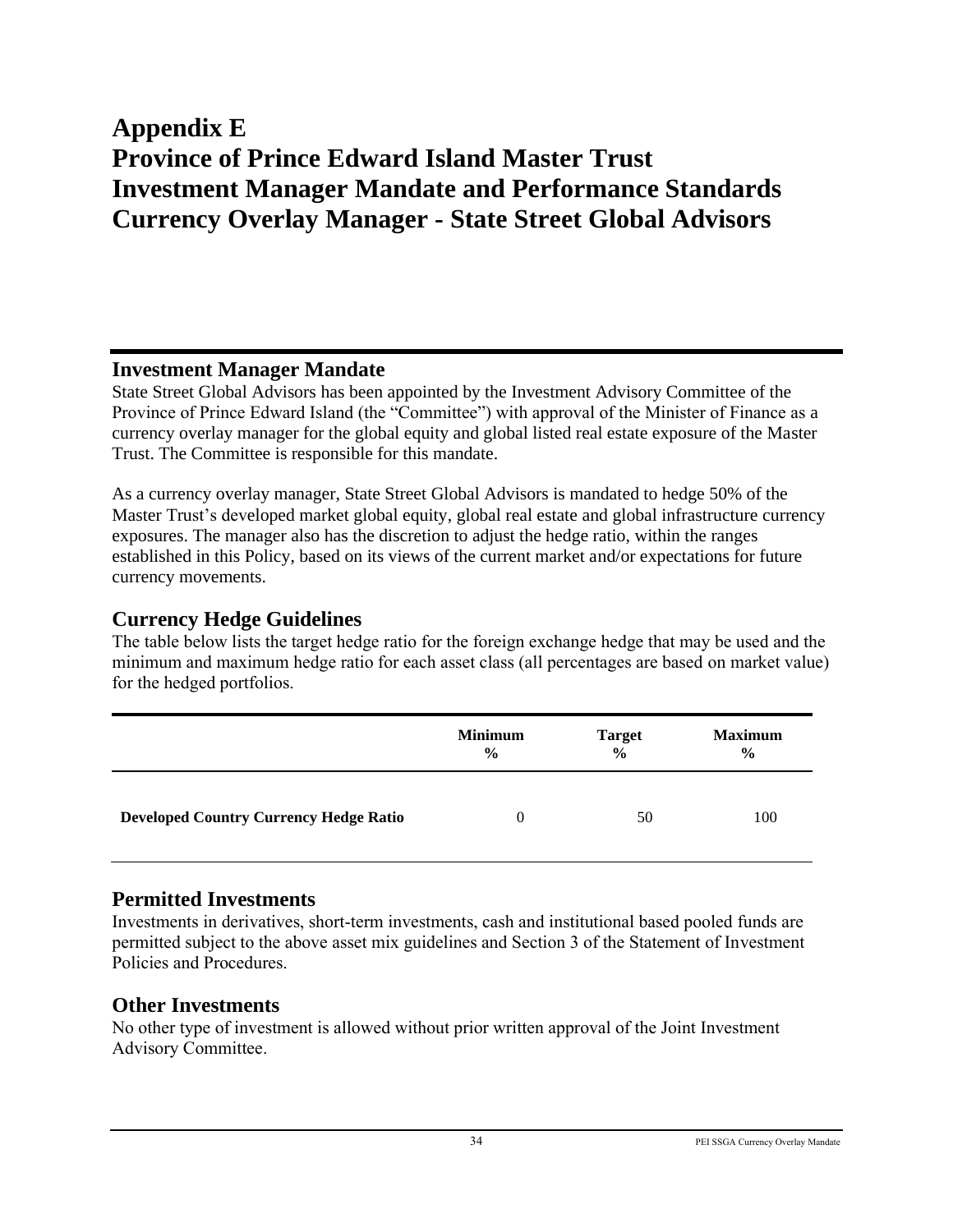## **Quality and Quantity Guidelines**

Those set out in Section 3 of the Statement of Investment Policies and Procedures.

## **Return Objective**

The return objective is to add 30 basis points, or 0.30%, above the policy benchmark of a 50% currency hedge position.

## **Measurement Basis and Time Frame**

Investment results will be monitored and reviewed on a quarterly basis. The return objective includes realized and unrealized gains or losses plus income from all sources. Investment returns are measured on a time-weighted basis. Measurement against performance objectives will normally be over fouryear moving periods.

## **Statutory Requirements**

The Investment Manager must meet the requirements for eligible investments outlined in the federal Pension Benefits Standards Act and the Income Tax Act and Regulations, and all subsequent amendments. No investment should be made or retained which could result in the imposition of any tax under the Income Tax Act.

## **Counterparties**

The Investment Manager will use best judgment, diversification and prudence to manage and minimize counterparty risk.

### **Responsibility of the Investment Manager**

The Investment Manager is responsible for complying with the Statement of Investment Policies and Procedures for the Province of Prince Edward Island Master Trust.

**Effective Date:** June 30, 2018